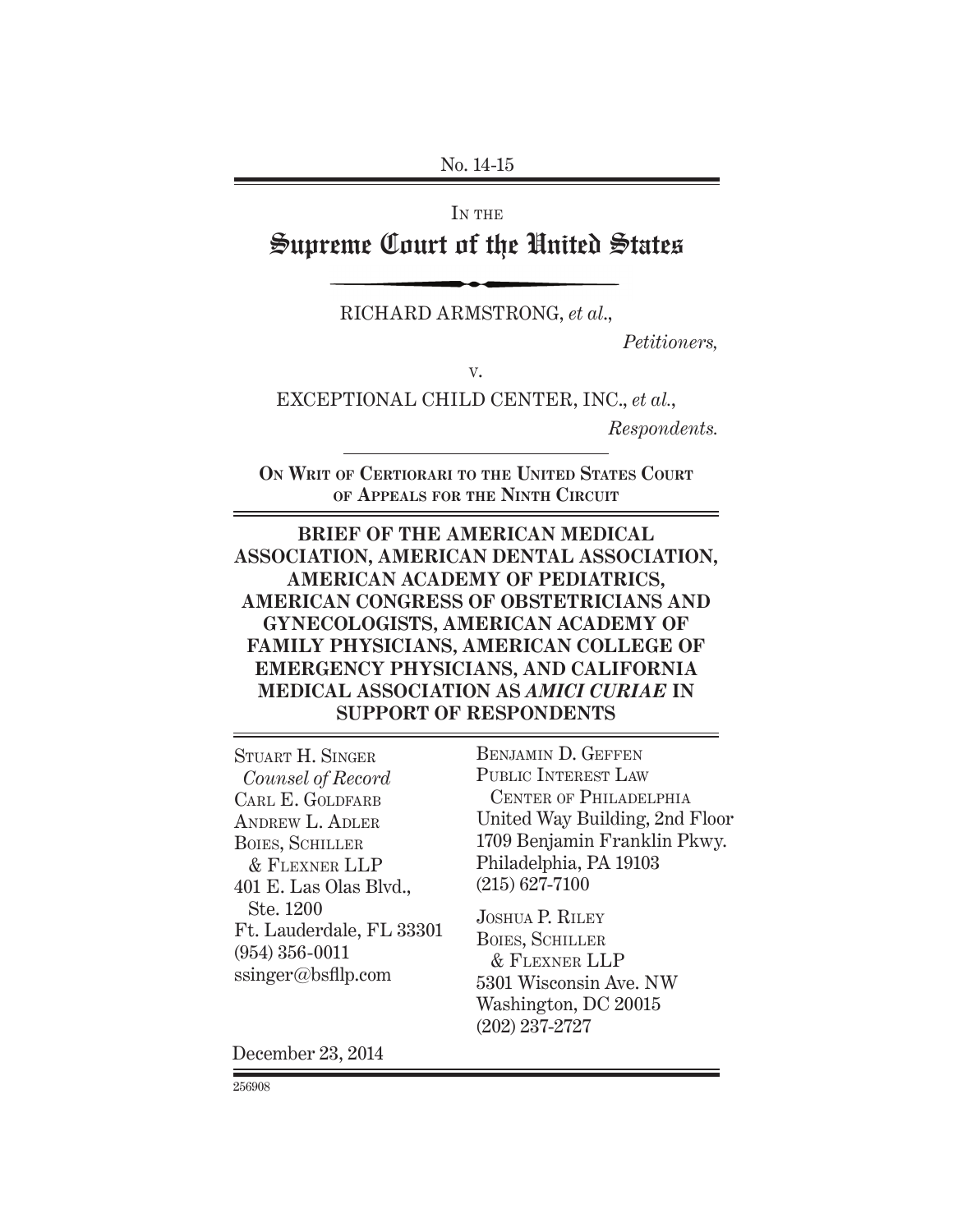# **TABLE OF CONTENTS**

Page

|           | INTEREST OF AMICI CURIAE 1                                                                                                        |
|-----------|-----------------------------------------------------------------------------------------------------------------------------------|
|           |                                                                                                                                   |
|           |                                                                                                                                   |
| А.        | The Medicaid Act, Children's Health<br>Care, and the Promise of "Equal"                                                           |
| <b>B.</b> | The Access Gap Between<br>Congressional Promise and State                                                                         |
| C.        | <b>Private Litigation Has Successfully</b><br>Narrowed the Access Gap 15                                                          |
|           | $\mathbf{1}$ .                                                                                                                    |
|           | 2.                                                                                                                                |
| D.        | To Avoid Disturbing the<br>Indispensable Role of Private<br>Enforcement, the Court Should<br>Decide Only the Question Presented28 |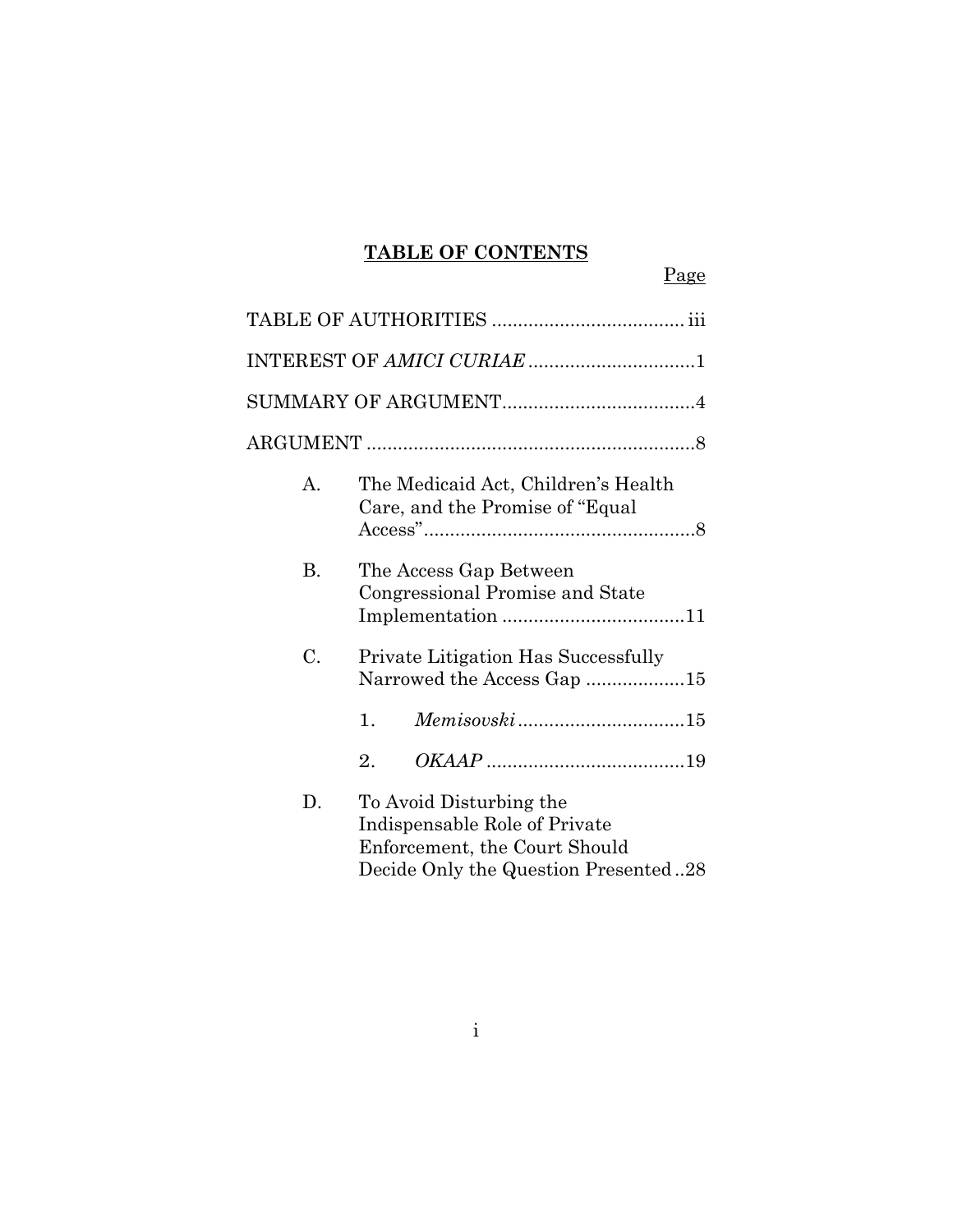| 1. | The Court Should Refrain       |
|----|--------------------------------|
|    | From Deciding Whether          |
|    | Section (30)(A) Confers Rights |
|    | Enforceable Through Section    |
|    |                                |
| 2. | The Court Should Refrain       |
|    | From Opining on the Rights     |
|    | of Recipients and on           |
|    | Provisions Other than Section  |
|    |                                |
|    |                                |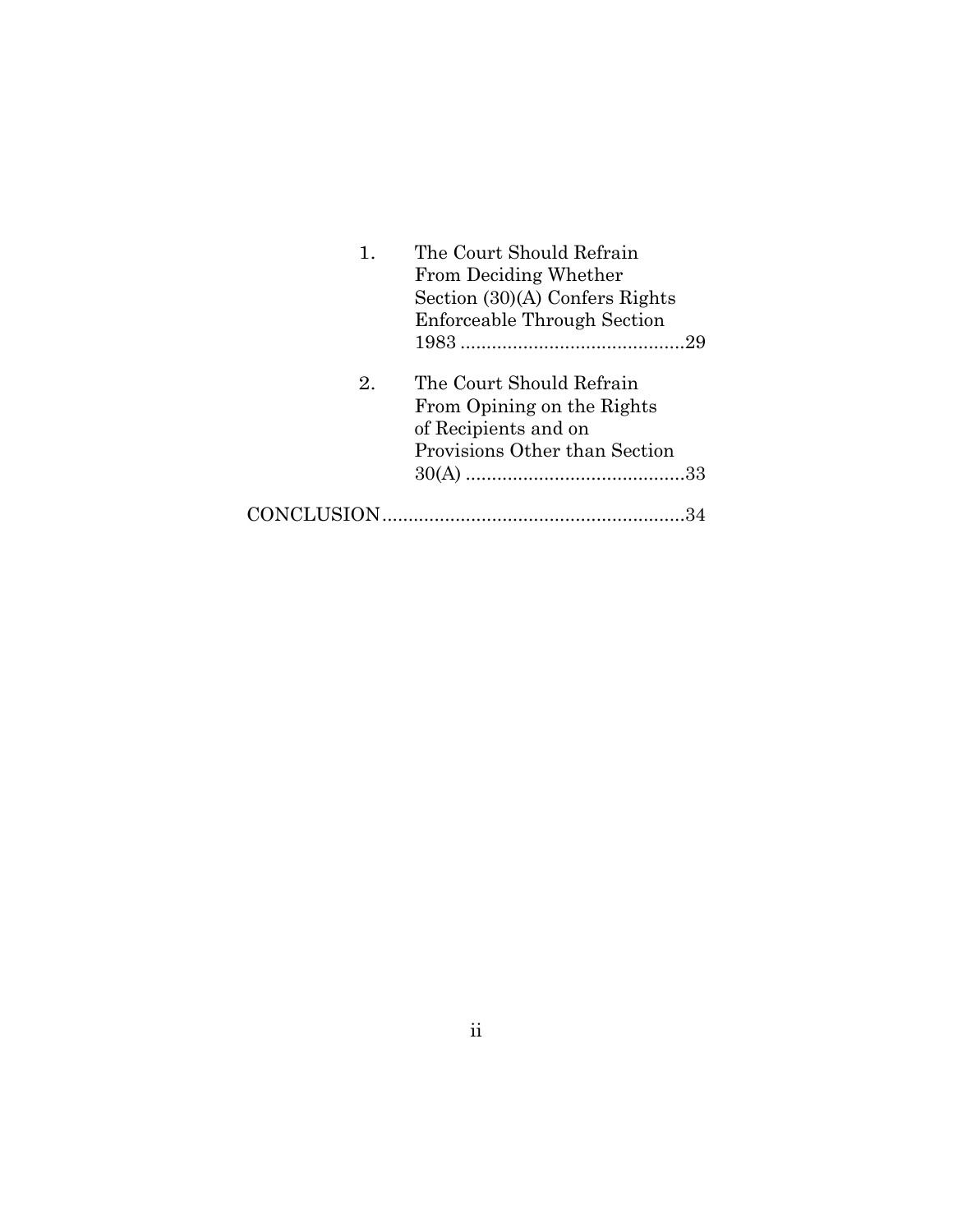# **TABLE OF AUTHORITIES**

Page

## **Cases**

| Amisub (PSL), Inc. v. State of Colo. Dep't of Social<br>Servs.,                 |
|---------------------------------------------------------------------------------|
|                                                                                 |
| Arc of Cal. v. Douglas,                                                         |
| Ark. Med. Soc'y, Inc. v. Reynolds,<br>834 F. Supp. 1097 (E.D. Ark. 1992)  23-24 |
| Ark. Med. Soc'y, Inc. v. Reynolds,                                              |
| Cal. Pharmacists Ass'n v. Maxwell-Jolly,                                        |
| Clark v. Coye,                                                                  |
| Clark v. Kizer,                                                                 |
| Dalton v. Little Rock Family Planning Servs.,                                   |
| Douglas v. Indep. Living Ctr.,                                                  |
| Gonzaga Univ. v. Doe,                                                           |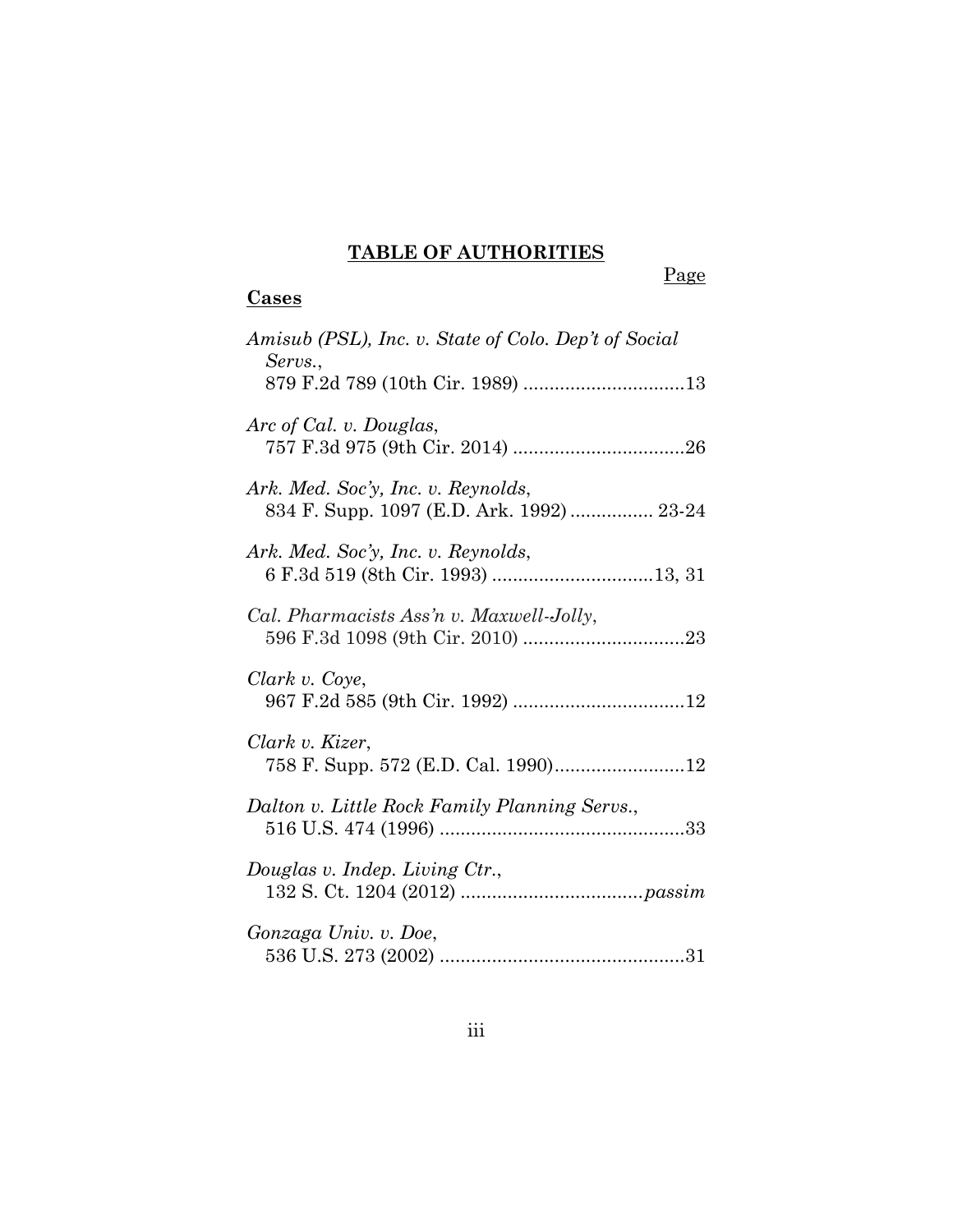| Indep. Living Ctr. of So. Cal. v. Shewry,                                                                                                 |
|-------------------------------------------------------------------------------------------------------------------------------------------|
| Indep. Living Ctr. of So. Cal., Inc. v. Maxwell-Jolly,<br>572 F.3d 644 (9th Cir. 2009)  12-13, 24                                         |
| Knox v Serv. Employees Int'l Union, Local 1000,                                                                                           |
| Lebron v. Nat'l R.R. Passenger Corp.,                                                                                                     |
| Leonard v. Mackereth,<br>2014 WL 512456 (E.D. Pa. Feb. 10, 2014)22                                                                        |
| Long Term Care Pharm. Alliance v. Ferguson,                                                                                               |
| Memisovski ex rel. Memisovski v. Maram,<br>2004 WL 1878332<br>(N.D. Ill. Aug. 23, 2004) 15, 16, 17, 18                                    |
| Methodist Hosps., Inc. v. Sullivan,                                                                                                       |
| Nat'l Aeronautics & Space Admin. v. Nelson,<br>562 U.S. 134, 131 S. Ct. 746 (2011) 30                                                     |
| Norfolk So. Ry. Co. v. Sorrell,                                                                                                           |
| Okla. Chapter of the Am. Academy of Pediatrics<br>("OKAAP") v. Fogarty,<br>366 F. Supp. 2d 1050 (N.D. Okla. 2005),<br>rev'd 472 F.3d 1208 |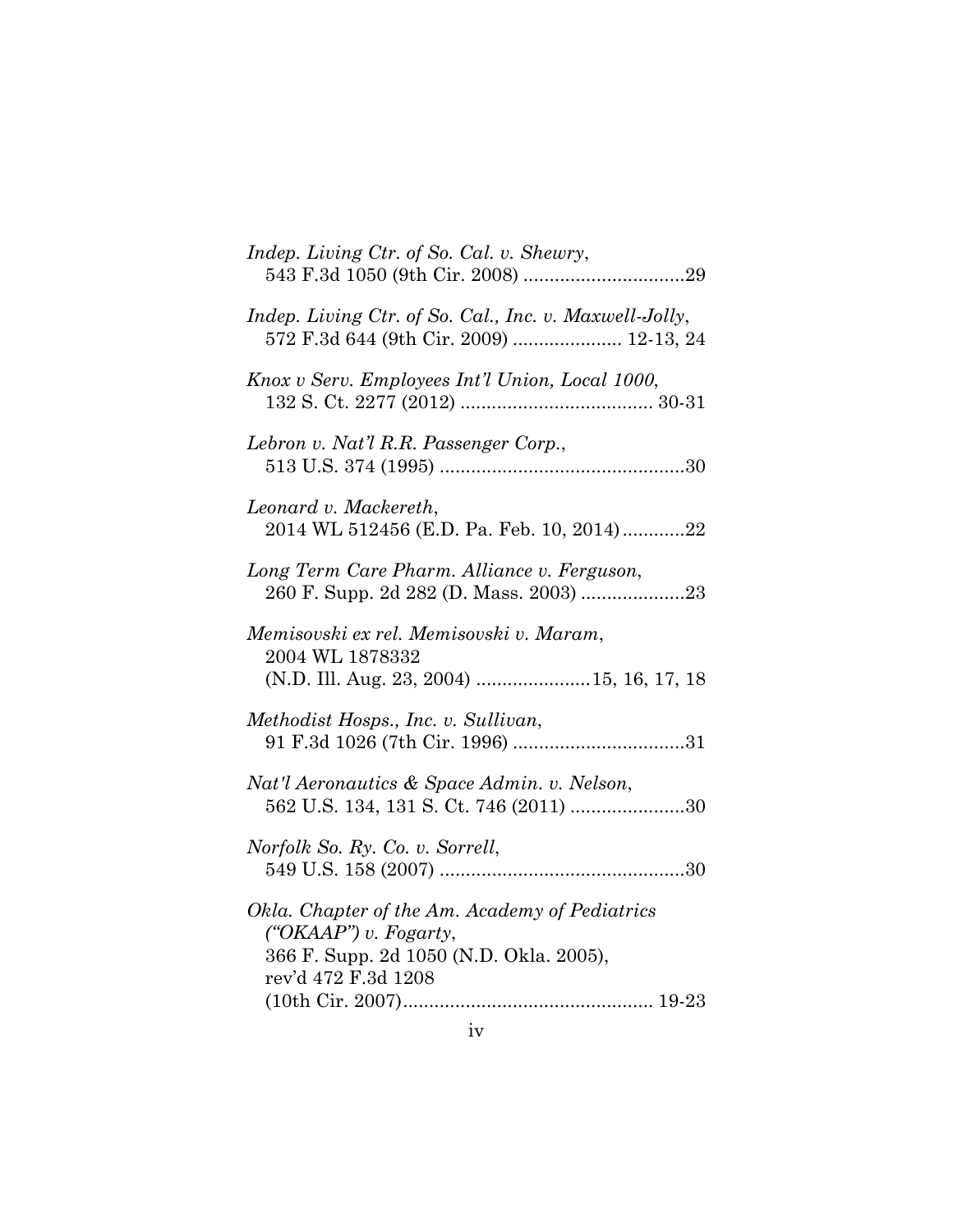| Orthopaedic Hosp. v. Belshe,                                                  |
|-------------------------------------------------------------------------------|
| Ortiz v. Jordan,<br>562 U.S. 180, 131 S. Ct. 884 (2011) 30                    |
| Pa. Pharmacists Ass'n v. Houstoun,<br>253 F.3d 531 (3d Cir. 2002) (en banc)33 |
| Pennhurst State Sch. & Hosp. v. Halderman,                                    |
| Pharm. Research & Mfrs. of Am. v. Walsh<br>("PhRMA"),                         |
| Rosado v. Wyman,                                                              |
| S.D. ex rel. Dickson v. Hood,                                                 |
| Salazar v. District of Columbia,                                              |
| Sanchez v. Johnson,                                                           |
| Schweiker v. Hogan,                                                           |
| Suter v. Artist M.,                                                           |
| Taylor v. Freeland & Kronz,                                                   |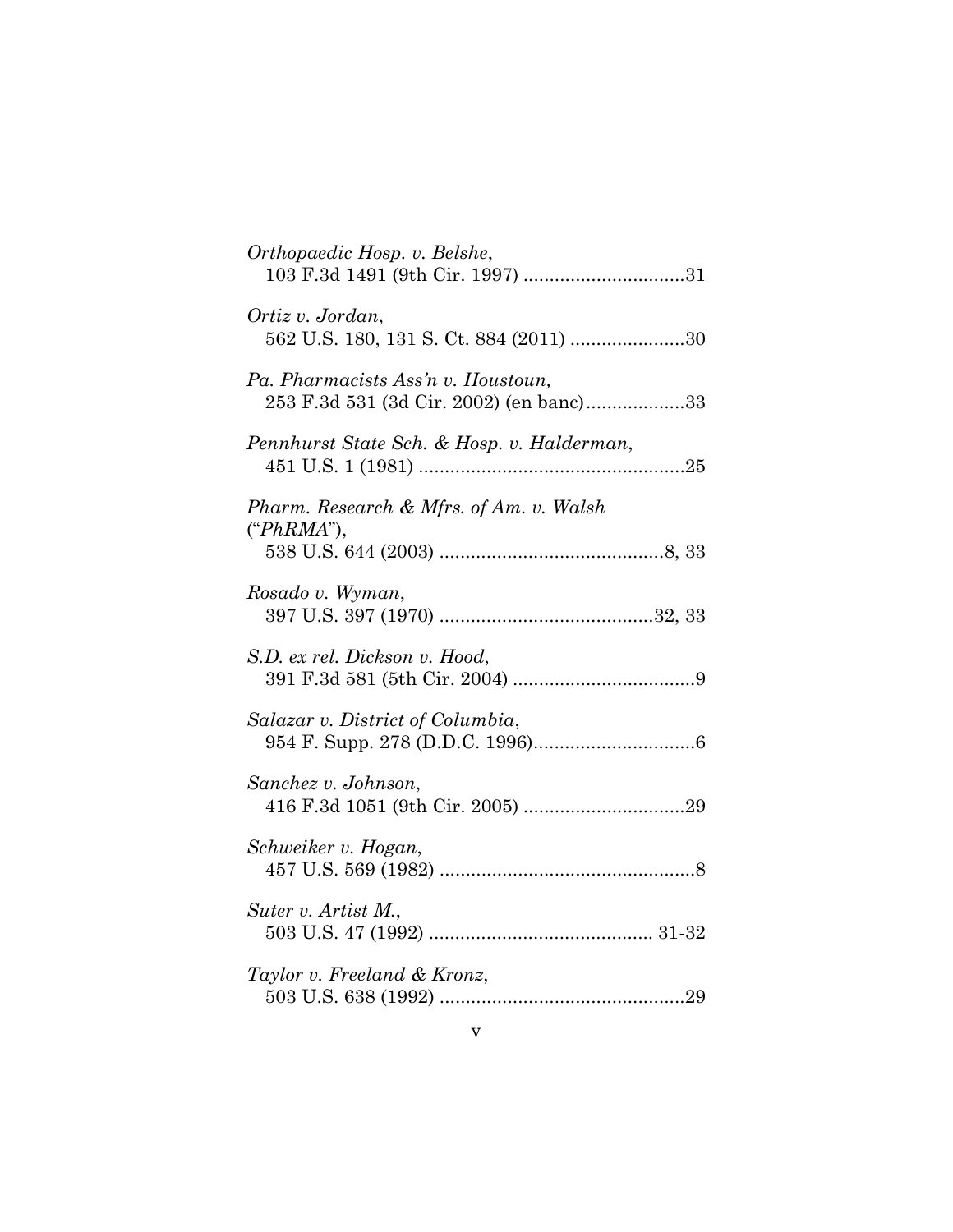| Visiting Nurse Ass'n of North Shore, Inc. v. Bullen, |  |
|------------------------------------------------------|--|
|                                                      |  |

| Wilder v. Va. Hosp. Ass'n, |  |
|----------------------------|--|
|                            |  |

## **Statutes & Legislative Materials**

## **Rules**

## **Court Documents**

- *Douglas v. Indep. Living Ctr.*, 132 S. Ct. 1204 (2012), Br. Am. Health Care Ass'n, et al. as *Amici Curiae*, 2011 WL 3488988 (filed Aug. 5, 2011) .................. 26
- *Douglas v. Indep. Living Ctr.*, 132 S. Ct. 1204 (2012), Br. Former HHS Officials as *Amici Curiae*, 2011 WL 3706105 (filed Aug. 5, 2011) .................. 25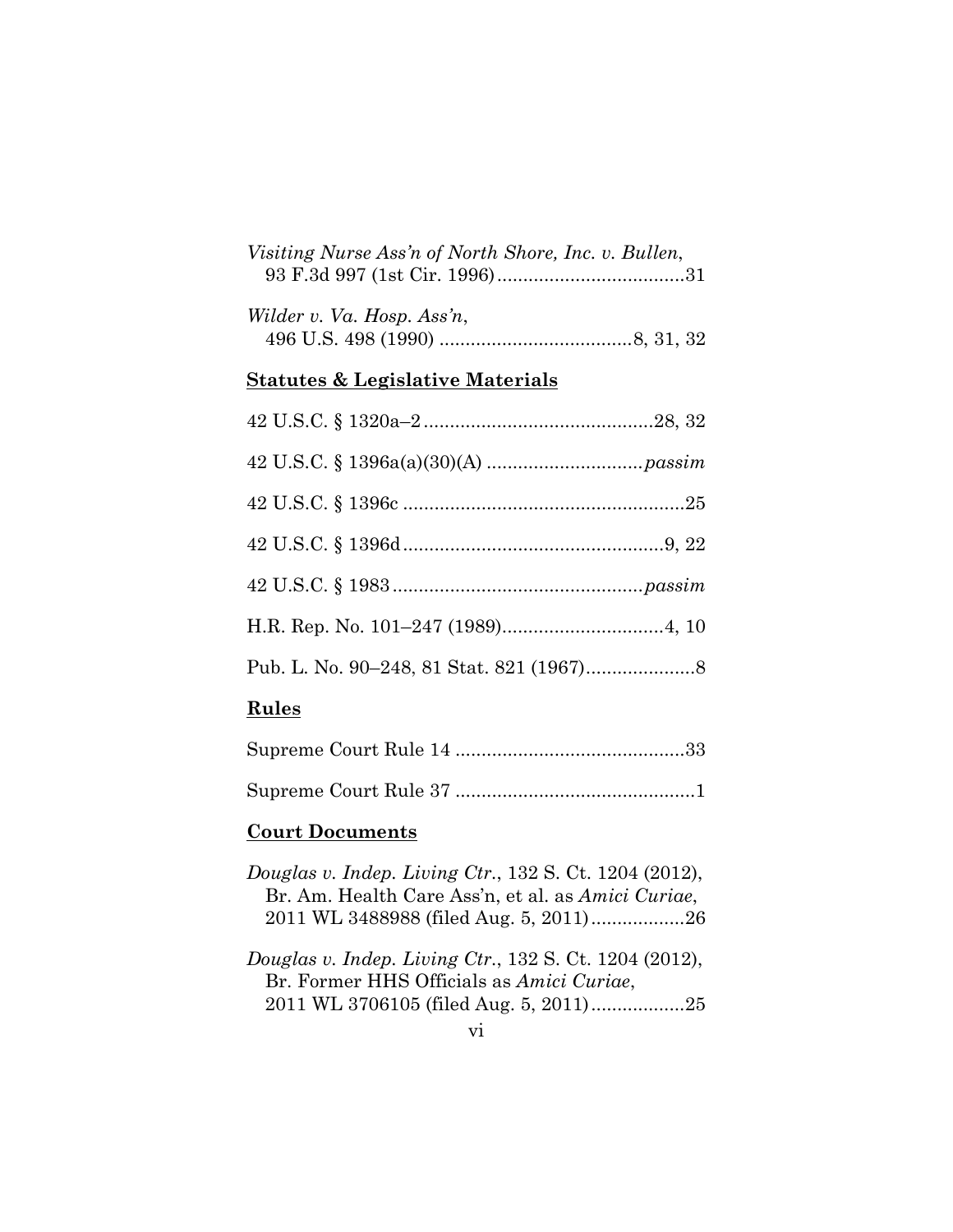| Douglas v. Indep. Living $Ctr.$ , 132 S. Ct. 1204 (2012), |
|-----------------------------------------------------------|
| Br. Intervenor Resp. in No. 09–958 & Cal.                 |
| Pharmacists Resp. in No. 09–1158,                         |
| 2011 WL 3288335 (filed July 29, 2011)26                   |

*Douglas v. Indep. Living Ctr.*, 132 S. Ct. 1204 (2012), Letter from Donald B. Verrilli, Jr., Solicitor Gen. to Clerk of Court (filed Oct. 28, 2011) ................. 27

| Memisovski ex rel. Memisovski v. Maram,         |  |  |  |  |
|-------------------------------------------------|--|--|--|--|
| Consent Decree, Case No. 1:92-cv-1982, Doc. 422 |  |  |  |  |
|                                                 |  |  |  |  |

## **Miscellaneous Authorities**

| <b>Annual EPSDT Participation Report:</b>                                                               |
|---------------------------------------------------------------------------------------------------------|
|                                                                                                         |
|                                                                                                         |
| <b>Annual EPSDT Participation Report:</b>                                                               |
|                                                                                                         |
| Joanna Bisgaier & Karin V. Rhodes, <i>Auditing</i><br>Access to Specialty Care for Children with Public |
| <i>Insurance</i> ,                                                                                      |
|                                                                                                         |
| Joanna Bisgaier, et al., Disparities in Child Access to                                                 |
| <i>Emergency Care for Acute Oral Injury,</i>                                                            |
|                                                                                                         |

*Douglas v. Indep. Living Ctr.*, 132 S. Ct. 1204 (2012), U.S. Cert. Amicus Br. in No. 09–958, 2010 WL 4959708 (filed Dec. 3, 2010) ........... 26, 27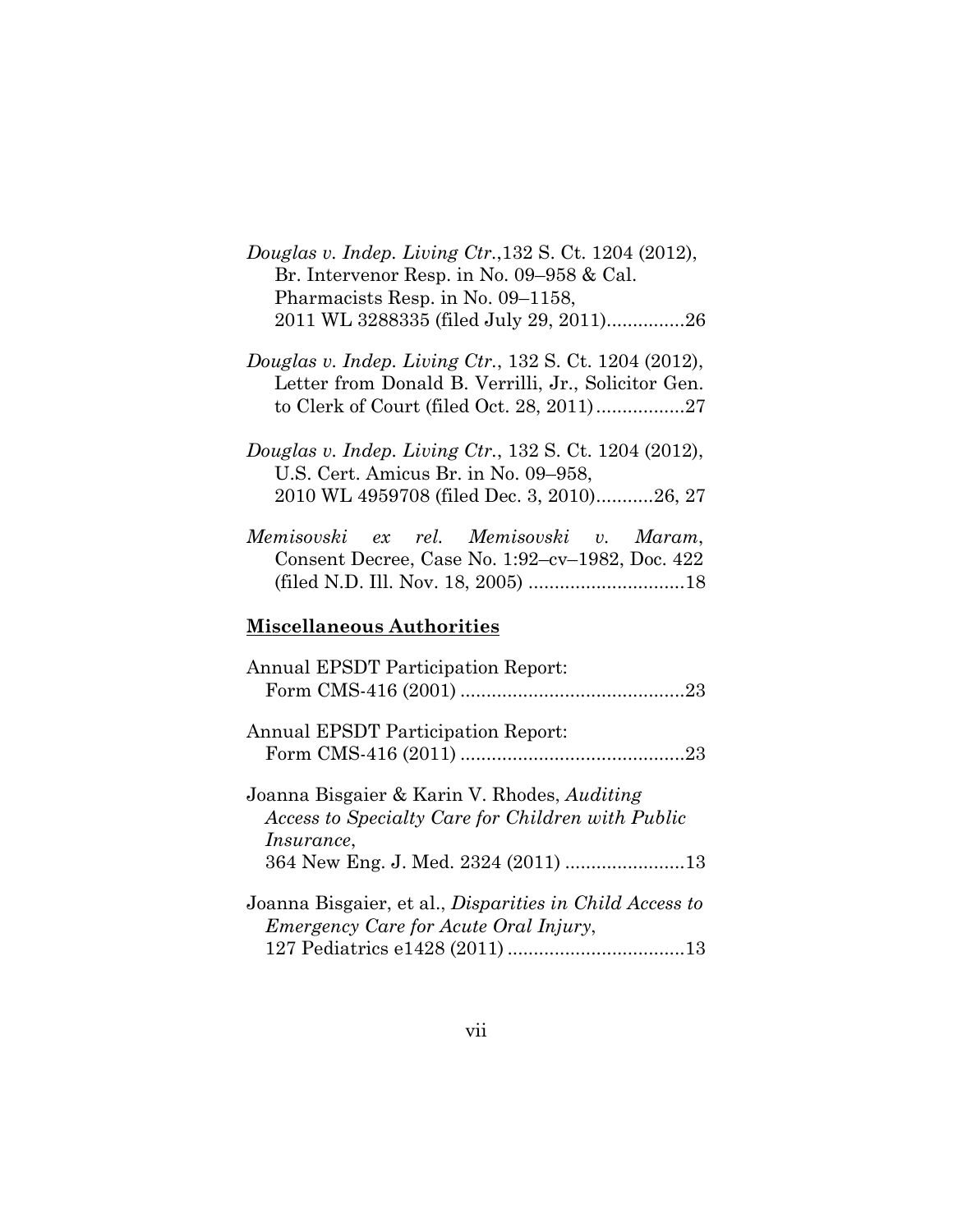| Ct. Health Found., Impact of Increased Dental<br>Reimbursement Rates on HUSKY A-Insured                                                                                      |
|------------------------------------------------------------------------------------------------------------------------------------------------------------------------------|
| Sandra L. Decker, Medicaid Payment Levels to<br>Dentists and Access to Dental Care Among<br>Children and Adolescents,                                                        |
| Dep't of Health & Human Servs., Office of Inspector<br>Gen., Access to Care: Provider Availability in                                                                        |
| Jon Donenberg, Note, Medicaid and Beneficiary<br><b>Enforcement: Maintaining State Compliance with</b><br>Federal Availability Requirements,                                 |
| Christopher A. Iobst, et al., National Access to Care<br>for Children with Fractures,<br>33 J. Pediatric Orthopaedics 587 (2013)13                                           |
| Lyndon B. Johnson, President of the United States,<br>Special Message to Congress Recommending a<br>12-Point Program for America's Children and                              |
| Kaiser Comm'n on Medicaid & the Uninsured,<br>Physician Willingness and Resources to Serve<br>More Medicaid Patients: Perspectives from<br>Primary Care Physicians (2011) 12 |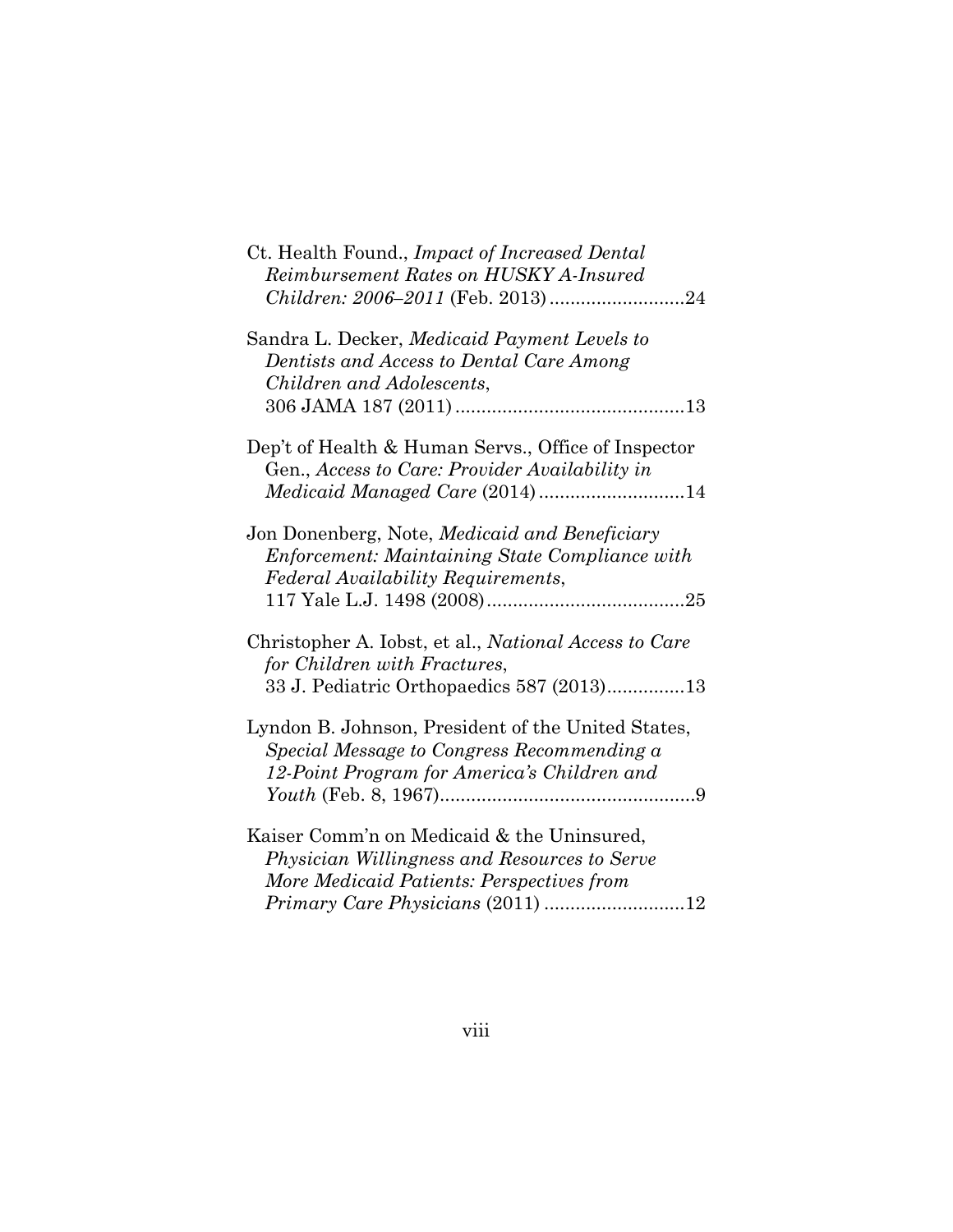| Kamyar Nasseh, et al., A Ten-Year, State-by-                                                                                                                                                         |
|------------------------------------------------------------------------------------------------------------------------------------------------------------------------------------------------------|
| State, Analysis of Medicaid Fee-for-Service                                                                                                                                                          |
| Reimbursement Rates for Dental Care Services                                                                                                                                                         |
|                                                                                                                                                                                                      |
| Nat'l Governors Ass'n & Nat'l Ass'n of State Budget<br>Officers, The Fiscal Survey of States: An Update                                                                                              |
| Nat'l Governors Ass'n & Nat'l Ass'n of State Budget<br>Officers, The Fiscal Survey of States: An Update                                                                                              |
| <i>Medicaid Ruling Reversed, Tulsa World,</i>                                                                                                                                                        |
| Med. Access Study Group, Access of Medicaid<br><i>Recipients to Outpatient Care,</i><br>330 New Eng. J. Med. 1426 (1994) 13                                                                          |
| Mary Otto, For Want of a Dentist, Wash. Post,                                                                                                                                                        |
| Robert L. Phillips, Jr., et al., Cost, Utilization, and<br>Quality of Care: An Evaluation of Illinois'<br>Medicaid Primary Care Case Management<br>Program,<br>12 Annals of Family Med. 408 (2014)18 |
| Karin V. Rhodes, et al., <i>Primary Care Access for</i><br>New Patients on the Eve of Health Care Reform,<br>174 JAMA Internal Med. 861 (2014) 13                                                    |
| Kevin Sack & Robert Pear, States Consider Medicaid<br>Cuts as Use Grows,                                                                                                                             |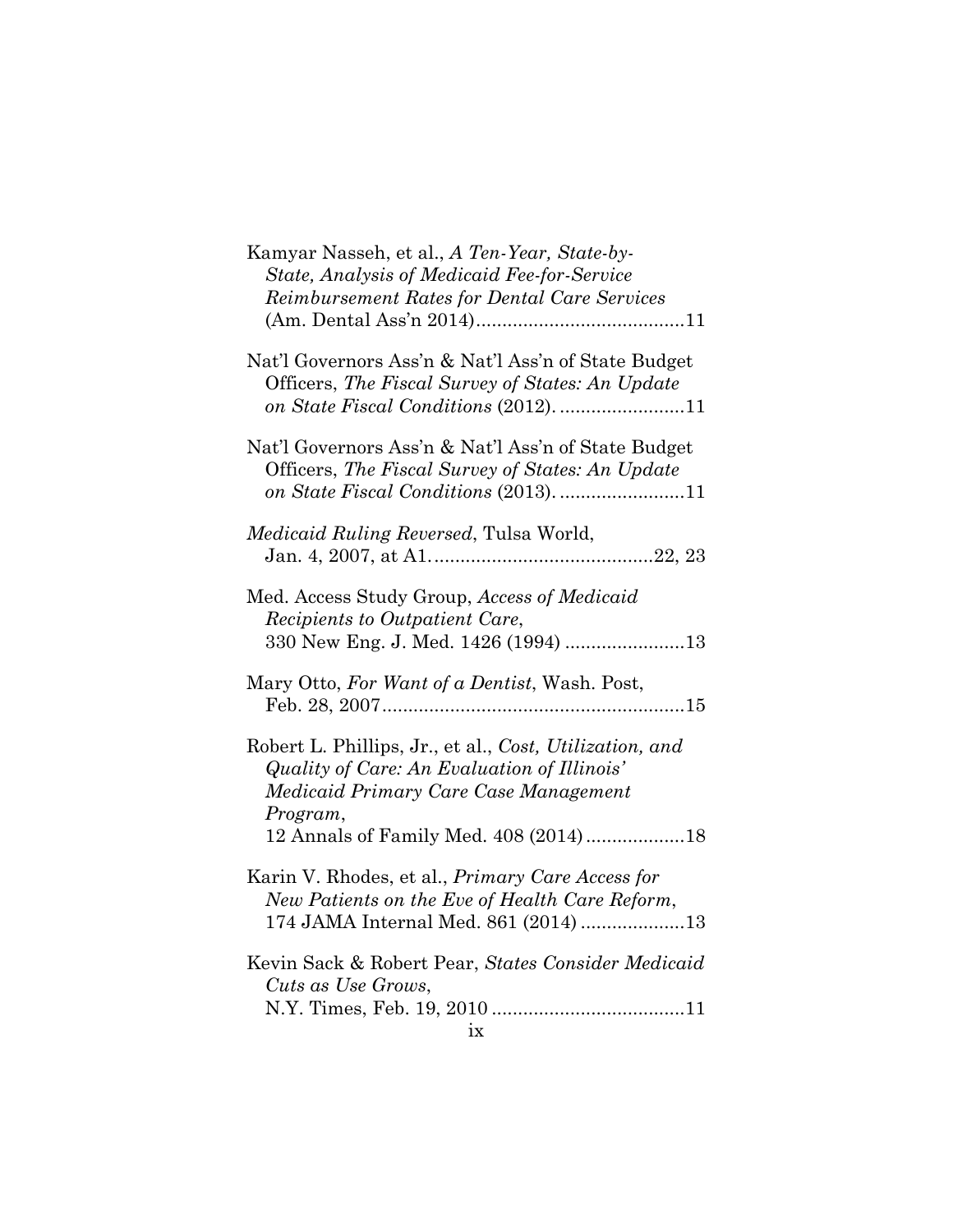| David L. Skaggs, et al., Access to Orthopedic Care for<br>Children with Medicaid Versus Private Insurance:<br>Results of a National Survey,<br>26 J. Pediatric Orthopaedics 400 (2006)13              |
|-------------------------------------------------------------------------------------------------------------------------------------------------------------------------------------------------------|
| U.S. Gov't Accountability Office, Children's Health<br>Insurance: Information on Coverage of Services,<br>Costs to Consumers, and Access to Care in CHIP<br>and Other Sources of Insurance, GAO-14-40 |
| U.S. Gov't Accountability Office, Medicaid: Extent of<br>Dental Disease in Children Has Not Decreased,<br>and Millions Are Estimated to Have Untreated<br>Tooth Decay, GAO-08-1121 (2008) 14          |
| U.S. Gov't Accountability Office, Medicaid and<br><b>CHIP: Most Physicians Serve Covered Children</b><br>but Have Difficulty Referring Them for Specialty                                             |
| Sidney D. Watson, Medicaid Physician Participation:<br>Patients, Poverty, and Physician Self-Interest,<br>21 Am. J.L. & Med. 191 (1995) 10, 12                                                        |
| Stephen Zuckerman & Dana Goin, How Much Will<br>Medicaid Physician Fees for Primary Care Rise in<br>2013?: Evidence from a 2012 Survey of Medicaid<br>Physician Fees (Urban Inst. 2012)11             |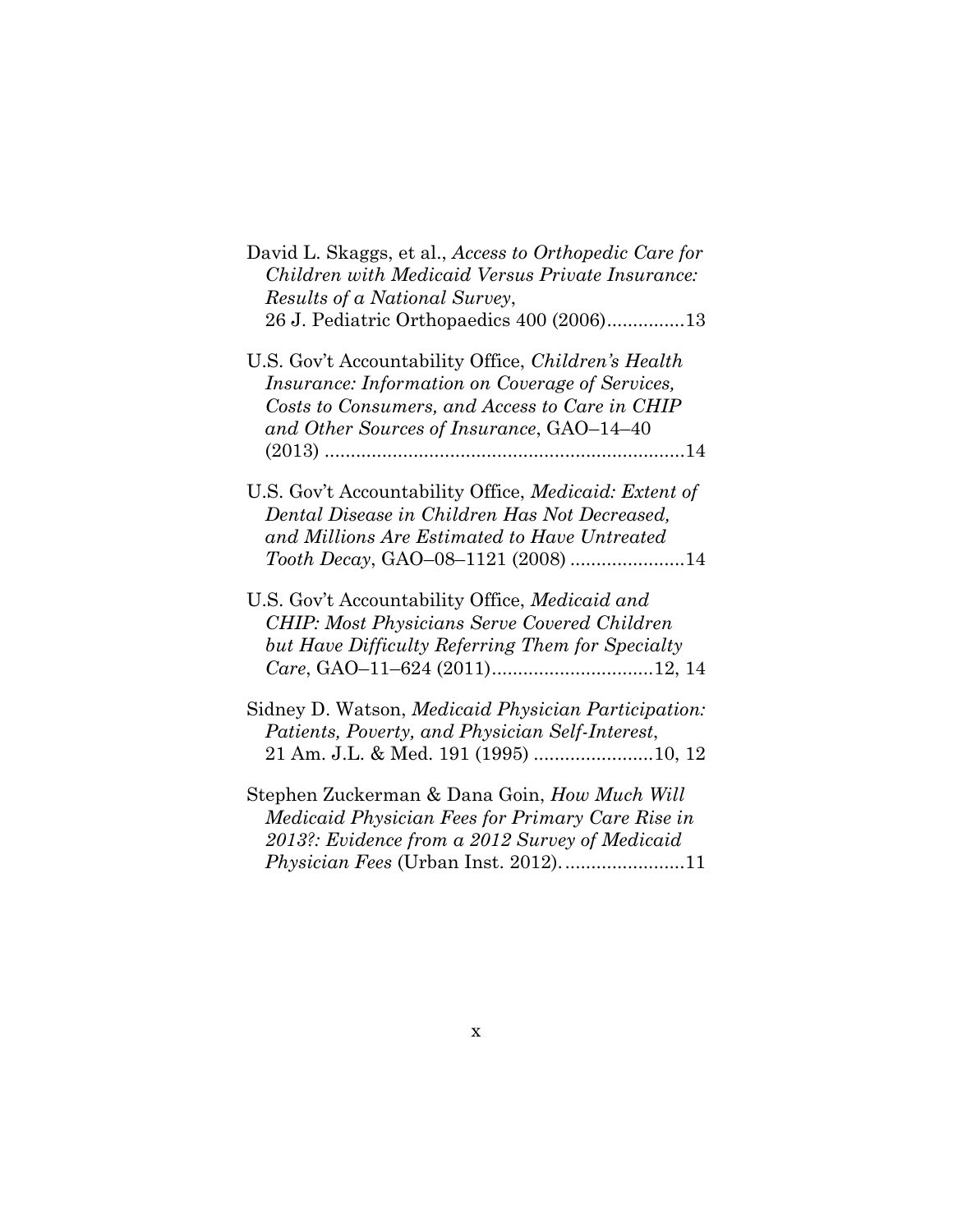#### **INTEREST OF** *AMICI CURIAE*

*Amici* are among the most prominent medical and dental professional associations in the United States.1 Collectively, the members of *amici* provide medical and dental services to millions of Medicaid patients. *Amici* are profoundly interested in this case because the States' failure to comply with the Medicaid Act's "equal access" provision has a welldocumented, negative impact on patient care. Restricting the availability of a judicial remedy would leave Congress's mandate of "equal access" an empty promise.

The American Medical Association ("AMA"), through its House of Delegates, enables substantially all physicians and medical students in the United States to participate through their State or specialty medical societies in the AMA's policy making process. The objectives of the AMA are to promote the science and art of medicine and the betterment of public health.

The American Dental Association ("ADA") is the world's largest professional association of

<sup>1</sup> Pursuant to Rule 37.3(a), all parties have filed letters with the Clerk granting blanket consent to the filing of amicus briefs. In accordance with Rule 37.6, *amici* state that no counsel for any party has authored this brief in whole or in part. The Litigation Center of the AMA has provided funding for this brief. No other person or entity has made any monetary contribution to the preparation or submission of this brief.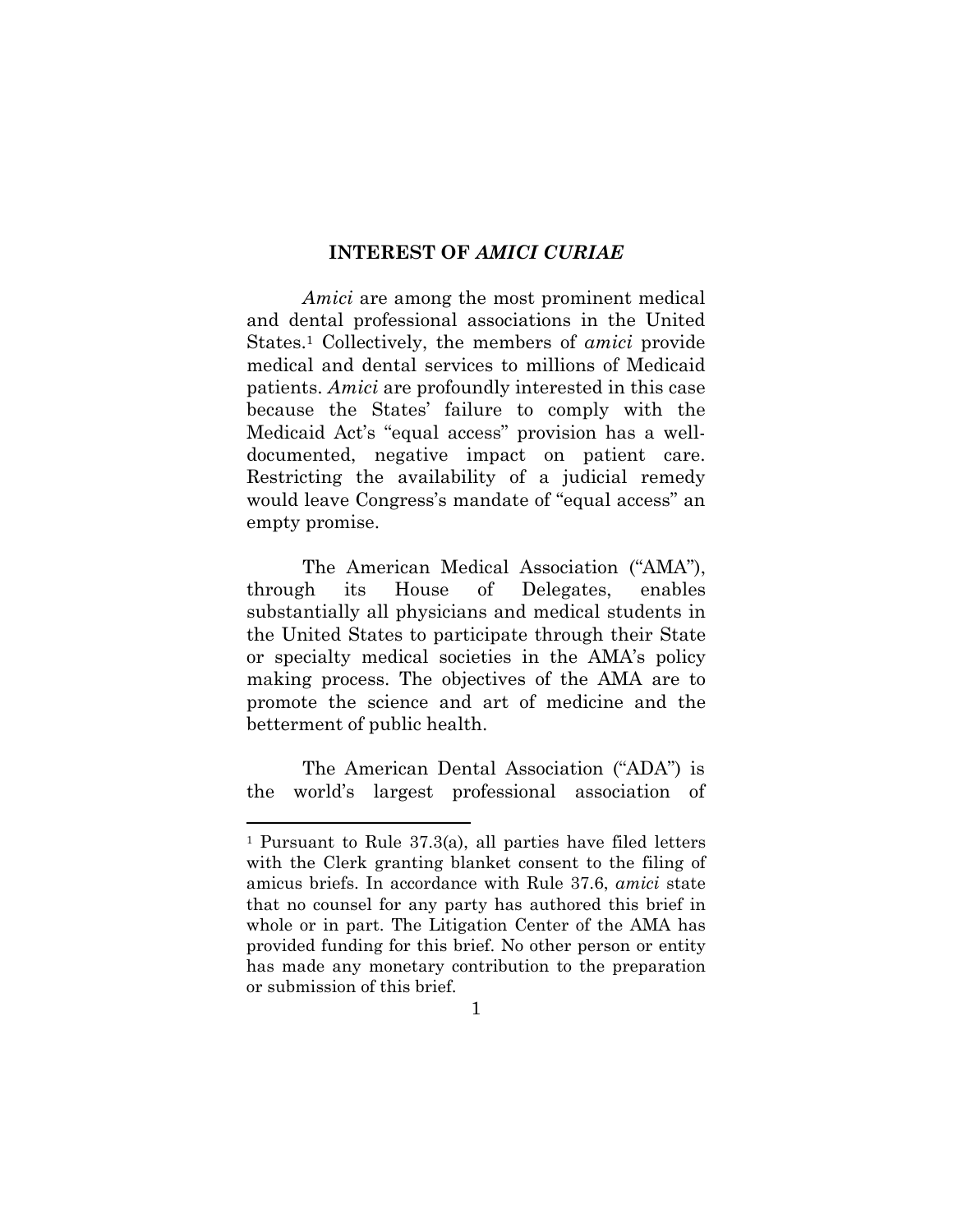dentists. The ADA is committed to the public's oral health, and to the ethics, science, and professional advancement of dentistry. On behalf of its more than 155,000 members, the ADA is vitally concerned with access-to-care issues and serves as a principal advocate on issues affecting oral health.

The American Academy of Pediatrics ("AAP") represents 62,000 primary care pediatricians, pediatric medical sub-specialists, and pediatric surgical specialists. Its mission is to attain optimal physical, mental, and social health and well-being for all infants, children, adolescents, and young adults. AAP is the largest professional association of pediatricians in the world.

The American Congress of Obstetricians and Gynecologists ("ACOG") represents more than 50,000 obstetricians and gynecologists and residents in obstetrics and gynecology. ACOG is dedicated to the advancement of women's health care and to establishing and maintaining the highest possible standards of practice. ACOG also promotes policy positions on issues affecting the specialty of obstetrics and gynecology and supports quality health care for every woman throughout her life.

The American Academy of Family Physicians ("AAFP"), headquartered in Leawood, Kansas, is the national association of family doctors. Founded in 1947 as a not-for-profit corporation, its members are physicians and medical students from all 50 States, the District of Columbia, Puerto Rico, the Virgin Islands, Guam, and the Uniformed Services of the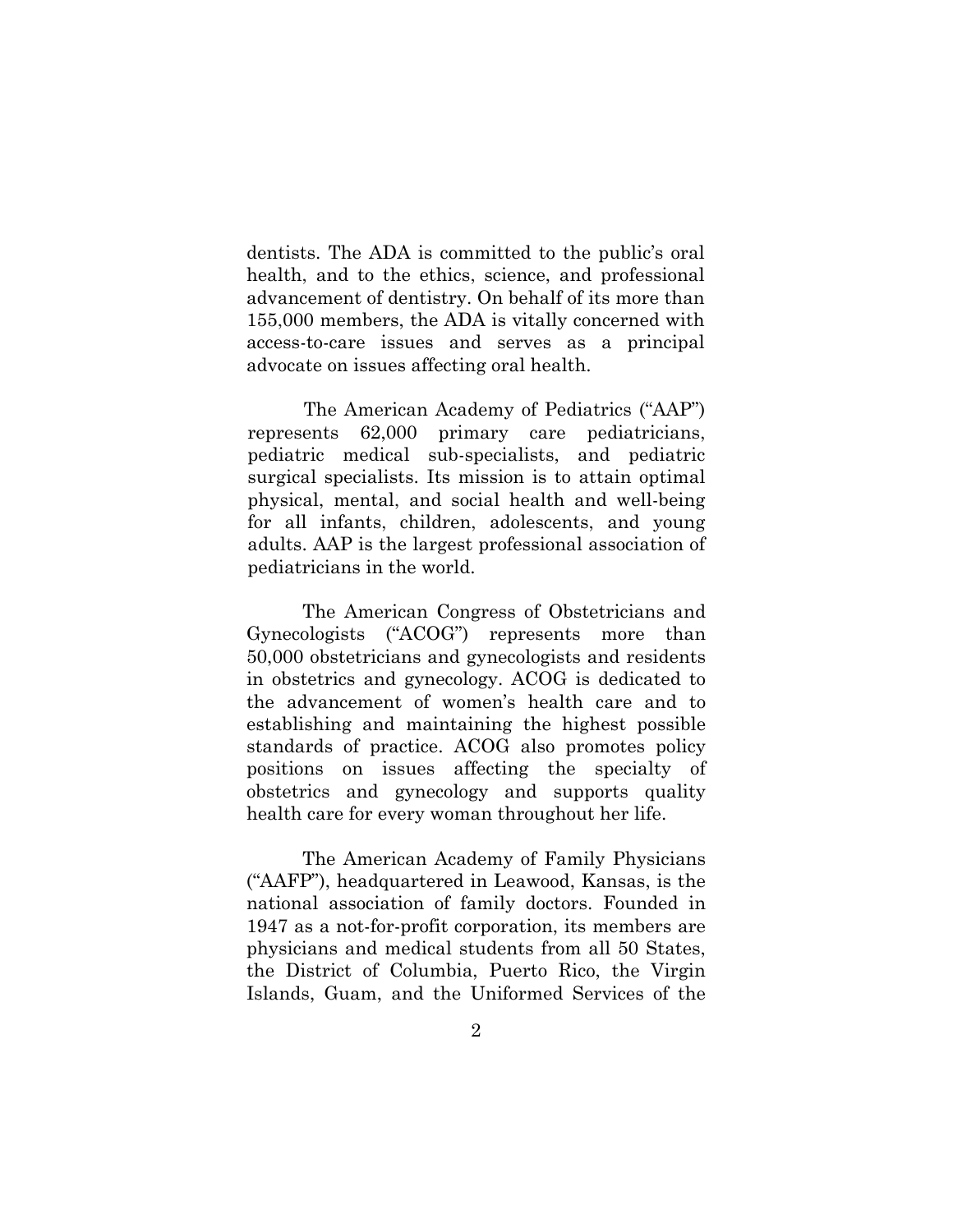United States. As part of its mission, the AAFP seeks to improve the health of patients, families, and communities by serving the needs of members and their patients with professionalism and dignity and by advocating for public health.

The American College of Emergency Physicians ("ACEP") is a non-profit, voluntary professional and educational society of over 32,000 emergency physicians practicing in the United States and other countries. ACEP fosters the highest quality of emergency medical care through: the education of emergency physicians, other health care professionals, and the public; the promotion of research; the development and promotion of public health and safety initiatives; and the provision of leadership in the development of health care policy.

The California Medical Association ("CMA") is a not-for-profit professional association for physicians with nearly 40,000 members. CMA physician members practice medicine in all specialties and modes of practice throughout California, including participating in the Medi-Cal program. CMA encourages physician participation in government health care programs, such as Medi-Cal, in order to ensure that all Californians have adequate access to medically necessary health care services. For more than 150 years, CMA has promoted the science and art of medicine, the care and well-being of patients, the protection of the public health, and the betterment of the medical profession.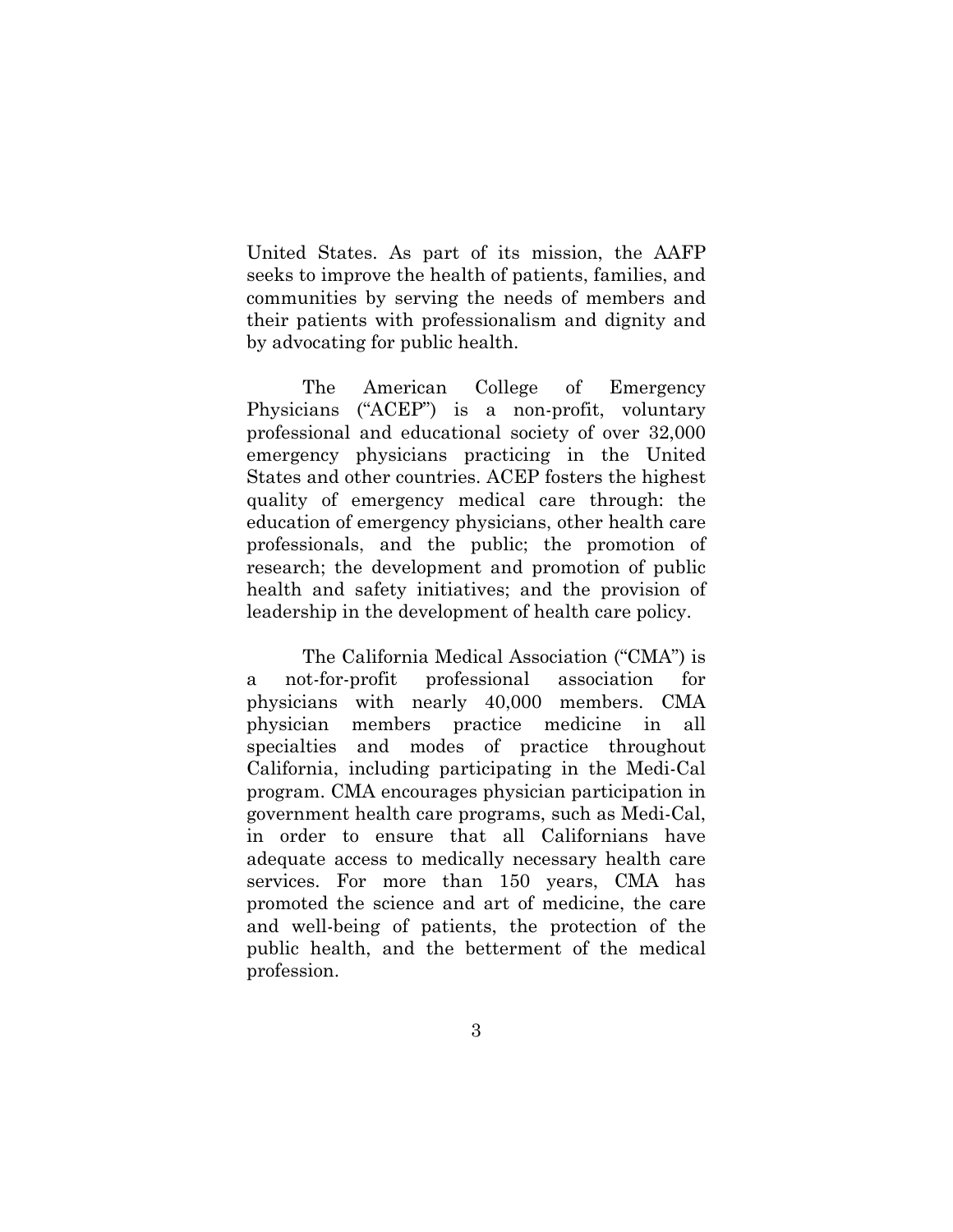#### **SUMMARY OF ARGUMENT**

Federal jurisdiction under the Supremacy Clause to entertain suits in equity to enjoin inconsistent State laws has been recognized numerous times by this Court. This principle has never been (and should not now be) limited to "anticipatory defenses" to State enforcement actions. Respondents thoroughly set forth these arguments and the long line of authority supporting them. There is no need to reiterate those arguments, which create a compelling legal rationale for affirmance. Instead, *amici* focus on the important role of private actions to enforce the supremacy of federal law, including Section 30(A)'s equal-access mandate and other sections of the Medicaid Act, and urge this Court to refrain from deciding issues that are not briefed or presented for decision here.

\* \* \*

Codified in Section 30(A) of the Medicaid Act, the "equal access" provision requires that States choosing to accept federal Medicaid funds must set provider reimbursement rates that are, *inter alia*, "sufficient to enlist enough providers so that care and services are available under the plan at least to the extent that such care and services are available to the general population in the geographic area." 42 U.S.C. § 1396a(a)(30)(A). In enacting this provision, Congress recognized that, "without adequate payment levels, it is simply unrealistic to expect physicians to participate in the [Medicaid] program." H.R. Rep. No. 101–247, at 390 (1989). And, without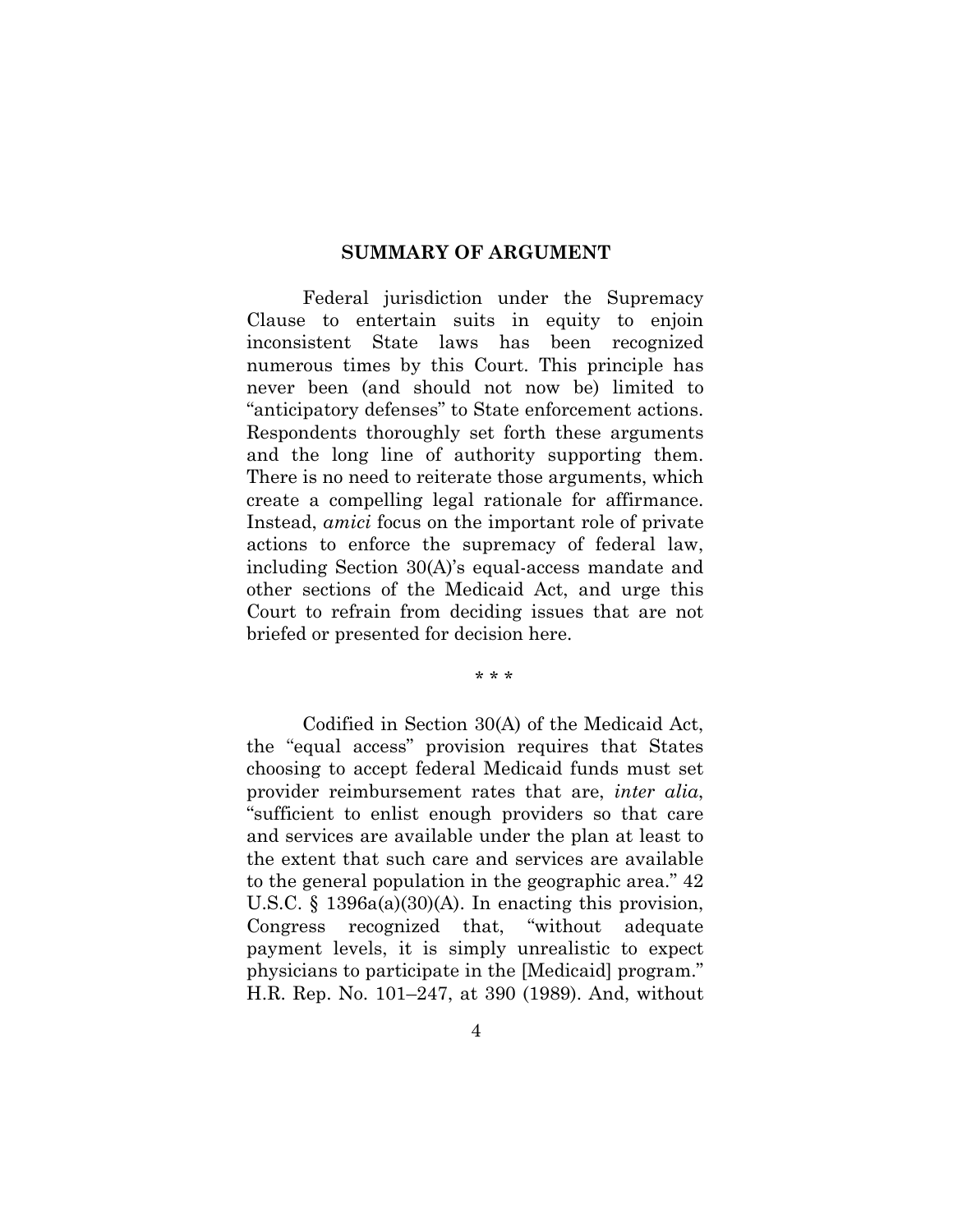participating providers, Medicaid patients will inevitably receive inferior and unequal access to health care, contrary to the intent of Congress and the overriding purpose of the Medicaid Act.

Despite Congress's mandate, "equal access" has been largely illusory for millions of America's most vulnerable citizens. Motivated largely by budgetary concerns, some States have reduced reimbursement rates without even considering the effect it would have on access to care. These rates often fall below providers' average cost to deliver the service. It is therefore unsurprising that federal courts, medical researchers, and governmental bodies have found a gap between access to health care for those with Medicaid, as compared to those with private insurance and Medicare.

Every day in their own practices, members of the *amici* observe this reality and witness the human suffering caused by the States' noncompliance. As one court has aptly summarized:

> This case is about people—children and adults who are sick, poor, and vulnerable—for whom life, in the memorable words of poet Langston Hughes, "ain't been no crystal stair." It is written in the dry and bloodless language of "the law"—statistics, acronyms of agencies and bureaucratic entities, Supreme Court case names and quotes, official governmental reports, periodicity tables, etc. But let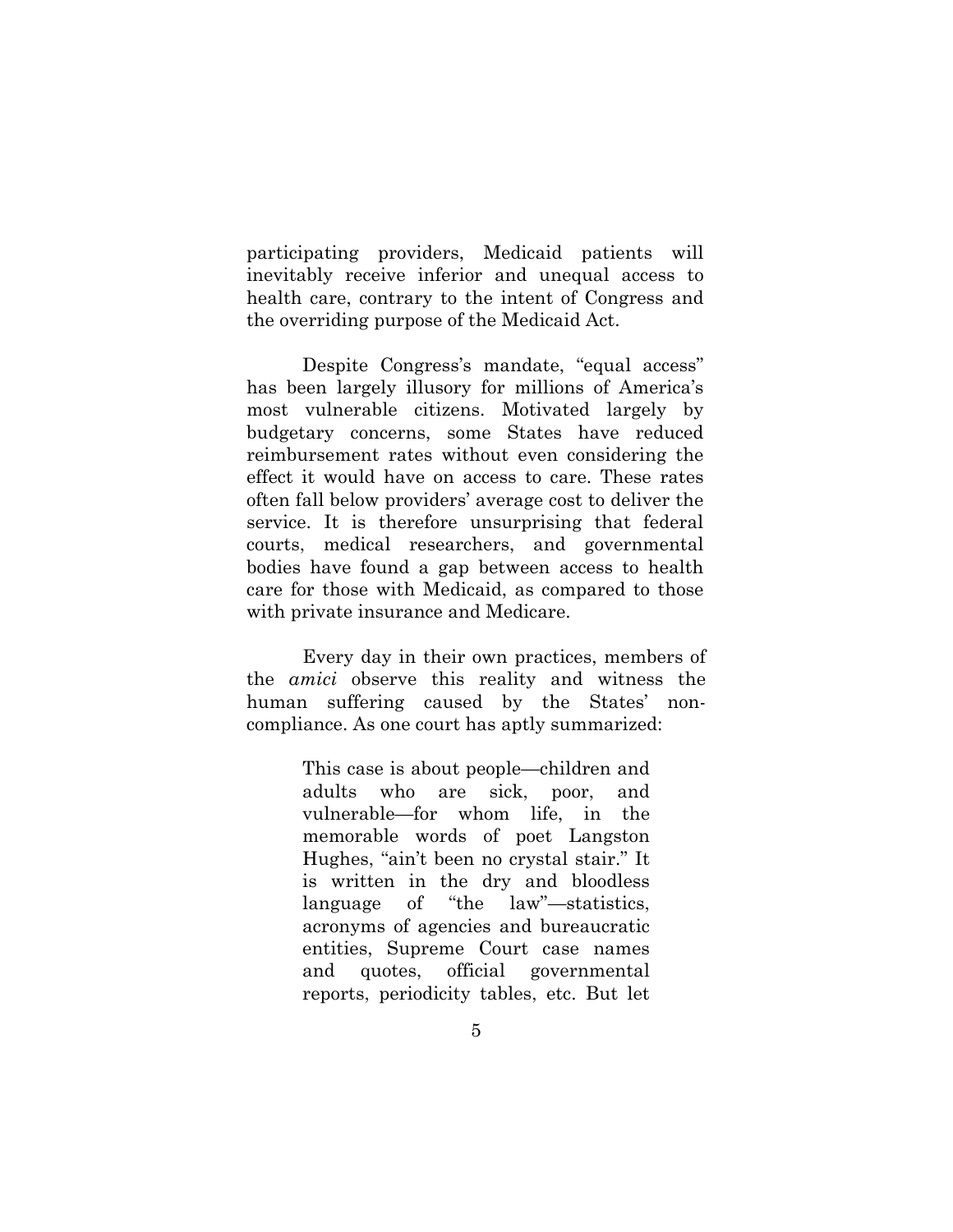there be no forgetting the real people to whom this dry and bloodless language gives voice: anxious, working parents who are too poor to obtain medications or heart catheter procedures or lead poisoning screens for their children . . . , elderly persons suffering from chronic conditions like diabetes and heart disease who require constant monitoring and medical attention. Behind every "fact" found herein is a human face and the reality of being poor in the richest nation on earth.

#### *Salazar v. District of Columbia,* 954 F. Supp. 278, 281 (D.D.C. 1996).

Nearly twenty-five years of history demonstrates that private actions are indispensable to enforcing Section 30(A). Recognizing that State reductions to reimbursement rates may represent the difference between life and death, Medicaid beneficiaries and providers have long relied on private lawsuits to remedy States' non-compliance with the equal-access mandate. While these lawsuits, brought pursuant to the Supremacy Clause and 42 U.S.C. § 1983, require a great deal of time and resources, they have succeeded in bridging the access gap. As explained below, private enforcement has achieved significant progress in entire States, resulting in increased reimbursement rates, greater provider participation, and ultimately improved access to care. This success has come in the form of injunctive relief, consent decrees, settlement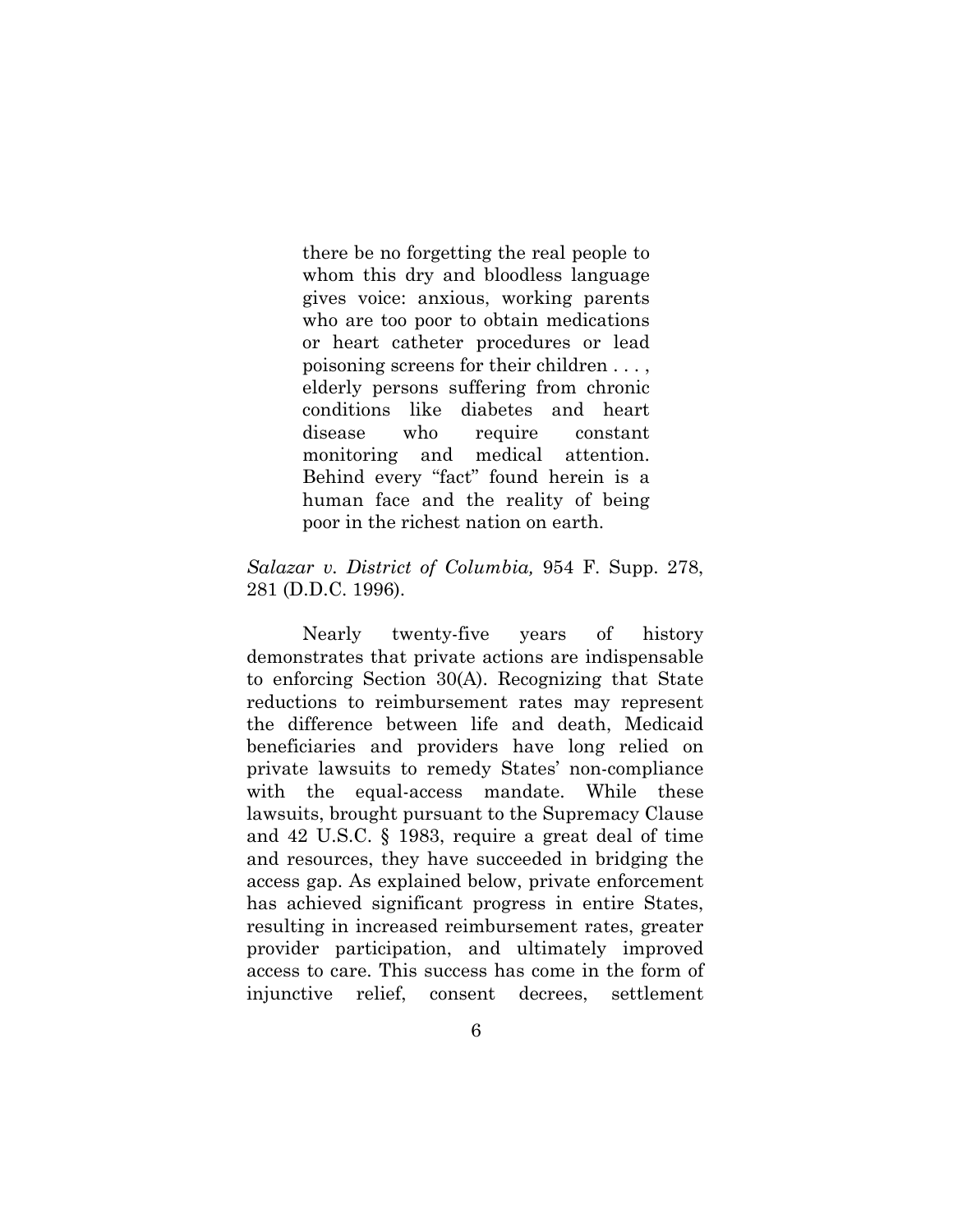agreements, and political action spurred by the litigation. Whatever the form of relief, private enforcement has saved lives and improved the health of those who need it most, including lowincome children and people with disabilities.

By contrast, the federal government's administrative enforcement tool—a revocation of funding—is extreme and would devastate rather than benefit the individuals whom Medicaid was designed to protect. In fact, the federal government has rarely, if ever, cut funding to a State for violating the equal-access mandate. States know that federal enforcement is a paper tiger. And Petitioners now candidly express the view that, despite Section 30(A)'s mandatory language, it "does not obligate the State to do *anything*." Pet. Br. 52 (emphasis in original). Thus, absent private enforcement, Congress's promise of equal access will go unfulfilled.

 Accordingly, *amici* urge this Court to affirm the decision below and re-affirm the long-recognized existence of a Supremacy Clause cause of action. This case presents a single question under the Supremacy Clause, and the Court should resist the suggestion at places in Petitioners' and certain *amici*'s argument to go beyond that question and decide other issues.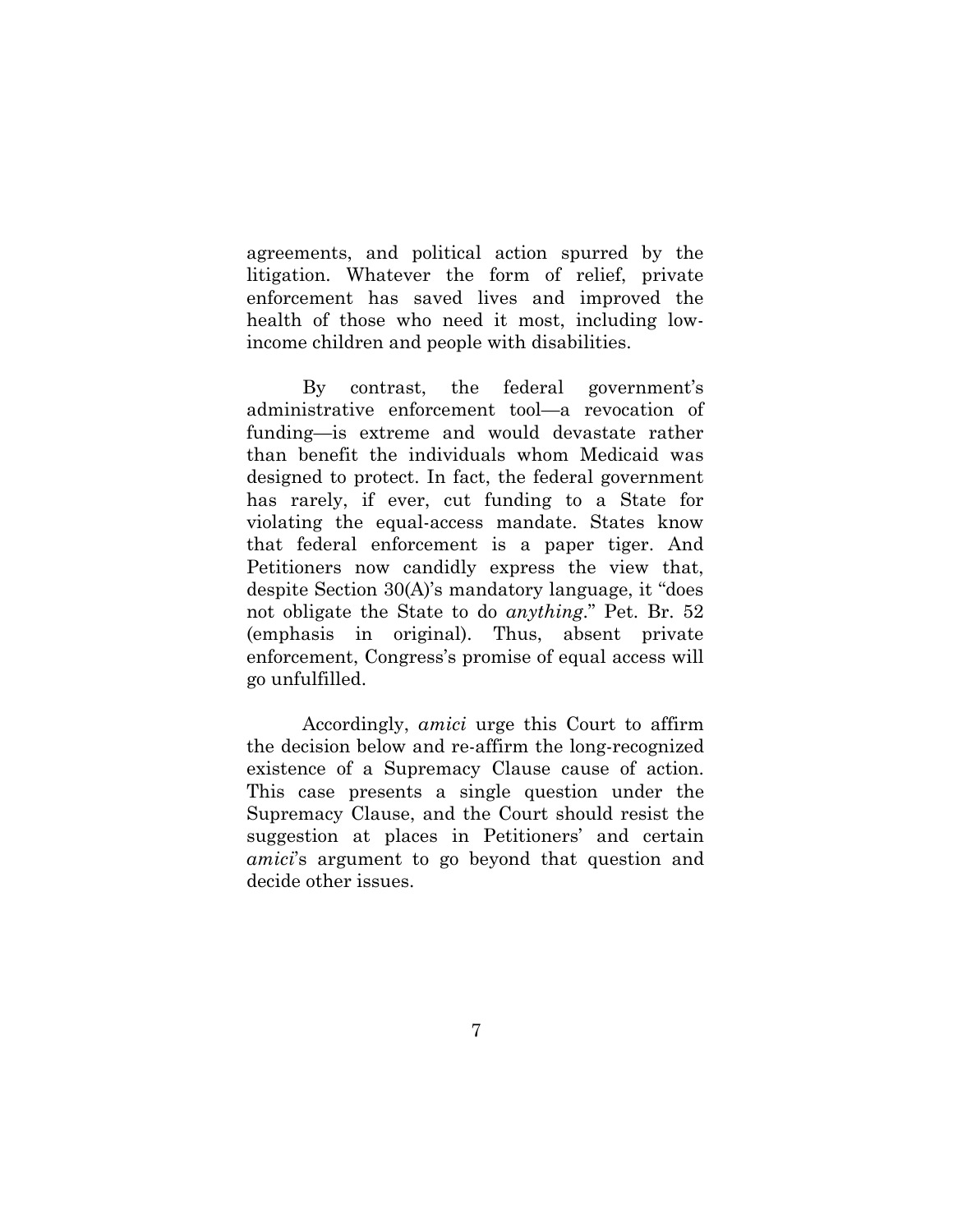#### **ARGUMENT**

### **A. The Medicaid Act, Children's Health Care, and the Promise of "Equal Access"**

"The Medicaid program was established in 1965 in Title XIX of the [Social Security] Act for the purpose of providing federal financial assistance to States that choose to reimburse certain costs of medical treatment for needy persons." *Schweiker v. Hogan*, 457 U.S. 569, 571 (1982) (citation omitted). States participating in Medicaid must have a plan for medical assistance approved by the Secretary of Health and Human Services ("HHS") that "provide[s] coverage for the 'categorically needy' and, at the State's option, may also cover the 'medically needy.'" *Pharm. Research & Mfrs. of Am. v. Walsh*, 538 U.S. 644, 650–51 (2003) ("*PhRMA*") (footnotes omitted). Thus, the central purpose of the Medicaid program is to "furnish medical care to needy individuals." *Wilder v. Va. Hosp. Ass'n*, 496 U.S. 498, 502 (1990).

From early on, the President and Congress placed special emphasis on health care for lowincome children. In 1967, Congress amended the Medicaid Act to impose a mandatory children's health care program—now known as Early and Periodic Screening, Diagnosis, and Treatment ("EPSDT")—upon every State choosing to accept federal Title XIX funds. See Pub. L. No. 90–248, 81 Stat. 821. The children's health amendments were enacted amid growing concerns about the unavailability of pediatric health care and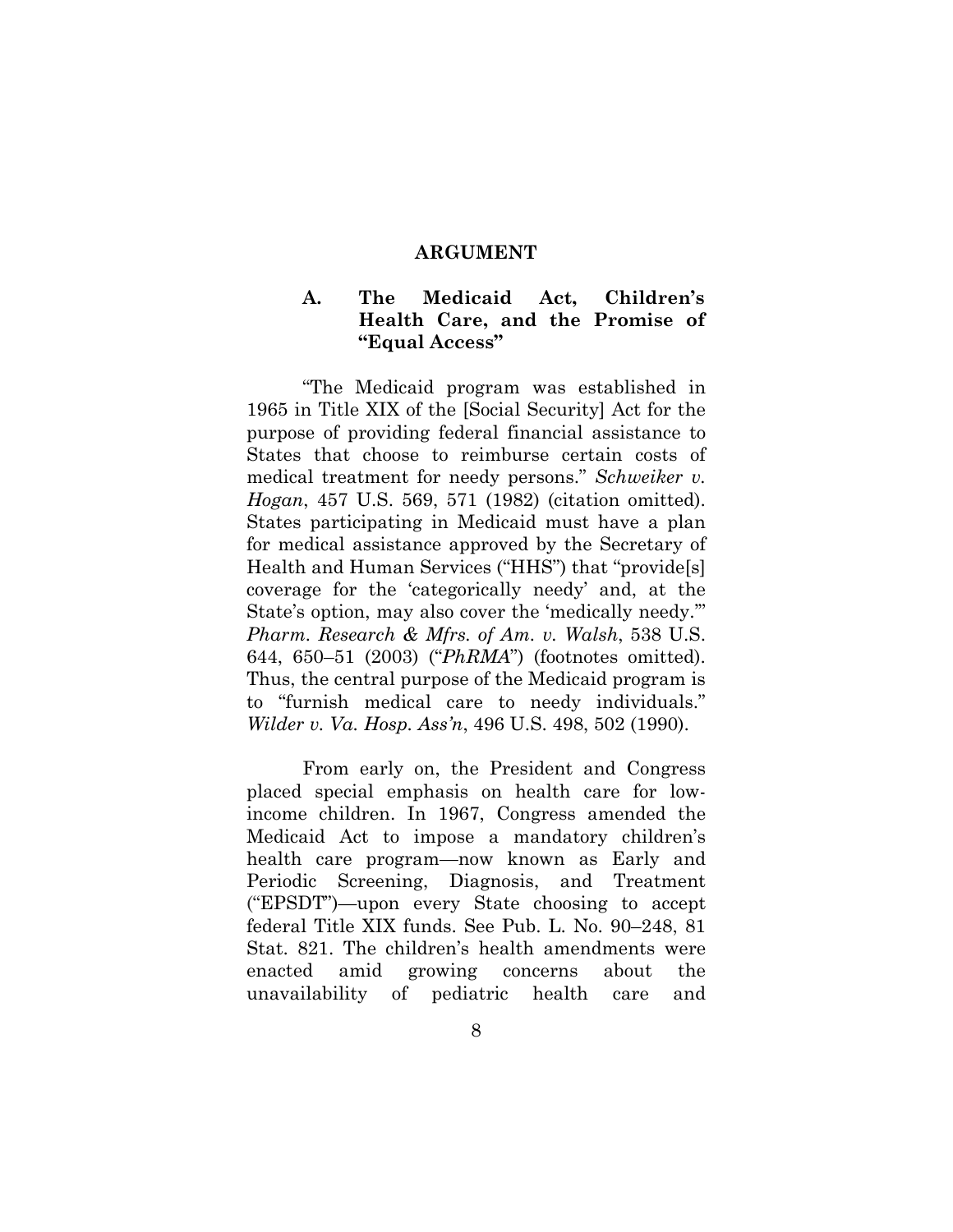correlative effects on education. In a "Special Message to Congress," President Lyndon B. Johnson explained:

> Recent studies confirm what we have long suspected. In education, in health, in all of human development, the early years are the critical years. Ignorance, ill health, personality disorder—these are disabilities often contracted in childhood: afflictions which linger to cripple the man and damage the next generation. Our nation must rid itself of this bitter inheritance. Our goal must be clear—to give every child the chance to fulfill his promise.<sup>2</sup>

Unfortunately, many of the problems identified by President Johnson in 1967 persisted. As a result, Congress amended the Act in 1989 and "imposed a mandatory duty upon participating states to provide EPSDT-eligible children with all the health care, services, treatments and other measures described in § 1396d(a) of the Act, when necessary to correct or ameliorate health problems discovered by screening, regardless of whether the applicable state plan covers such services." *S.D. ex rel. Dickson v. Hood*, 391 F.3d 581, 589–90 (5th Cir. 2004); see 42 U.S.C. § 1396d(r)(5).

<sup>2</sup> http://www.presidency.ucsb.edu/ws/ index.php?pid=28438.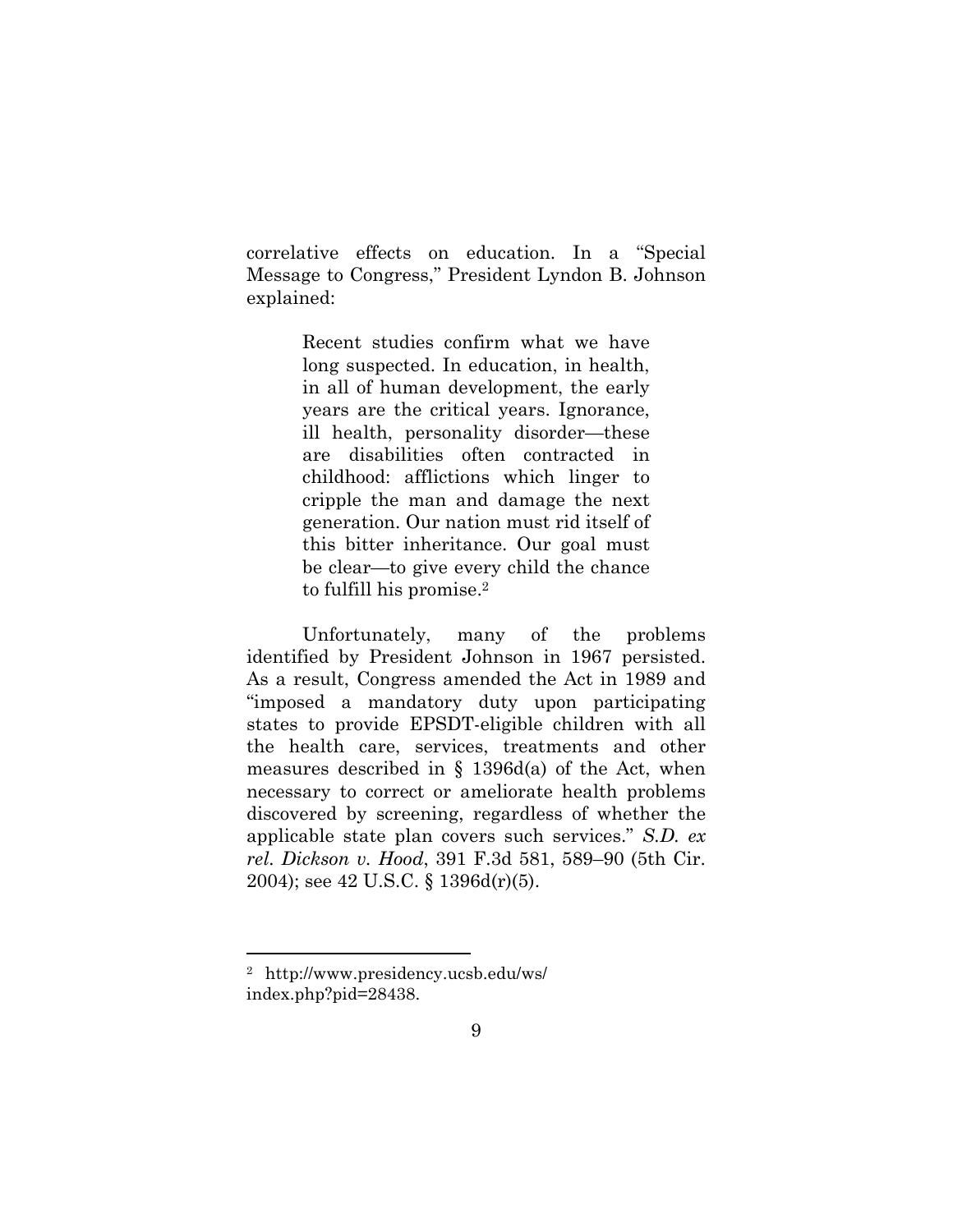That same legislation also mandated access to "care and services . . . under the [Medicaid] plan at least to the extent that such care and services are available to the general population in the geographic area." 42 U.S.C. § 1396a(a)(30)(A). This "equalaccess" mandate lies at the heart of the Medicaid regime, for it was designed to help effectuate Medicaid's overriding purpose of eliminating "dualtrack" medical care. See Watson, *Medicaid Physician Participation: Patients, Poverty, and Physician Self-Interest*, 21 Am. J.L. & Med. 191, 195–98 (1995). But it could accomplish that purpose only if beneficiaries, including low-income children, actually received the care for which they were eligible.

To provide such access, Congress recognized the need to ensure provider participation. Congress "heard testimony that Medicaid participation of physicians generally, and obstetricians and pediatricians in particular, [was] inadequate" because of low reimbursement rates, and the accompanying House Report found that such rates were an "important factor" in a physician's decision whether to accept Medicaid patients. H.R. Rep. No. 101–247, at 389–90 (1989). The Report observed that, "without adequate payment levels, it is simply unrealistic to expect physicians to participate in the program." *Id.* at 390. Congress codified this commonsense correlation between rates, provider participation, and equal access to care in Section 30(A), requiring States to set rates that are "sufficient to enlist enough providers so that care and services are available under the plan at least to the extent that such care and services are available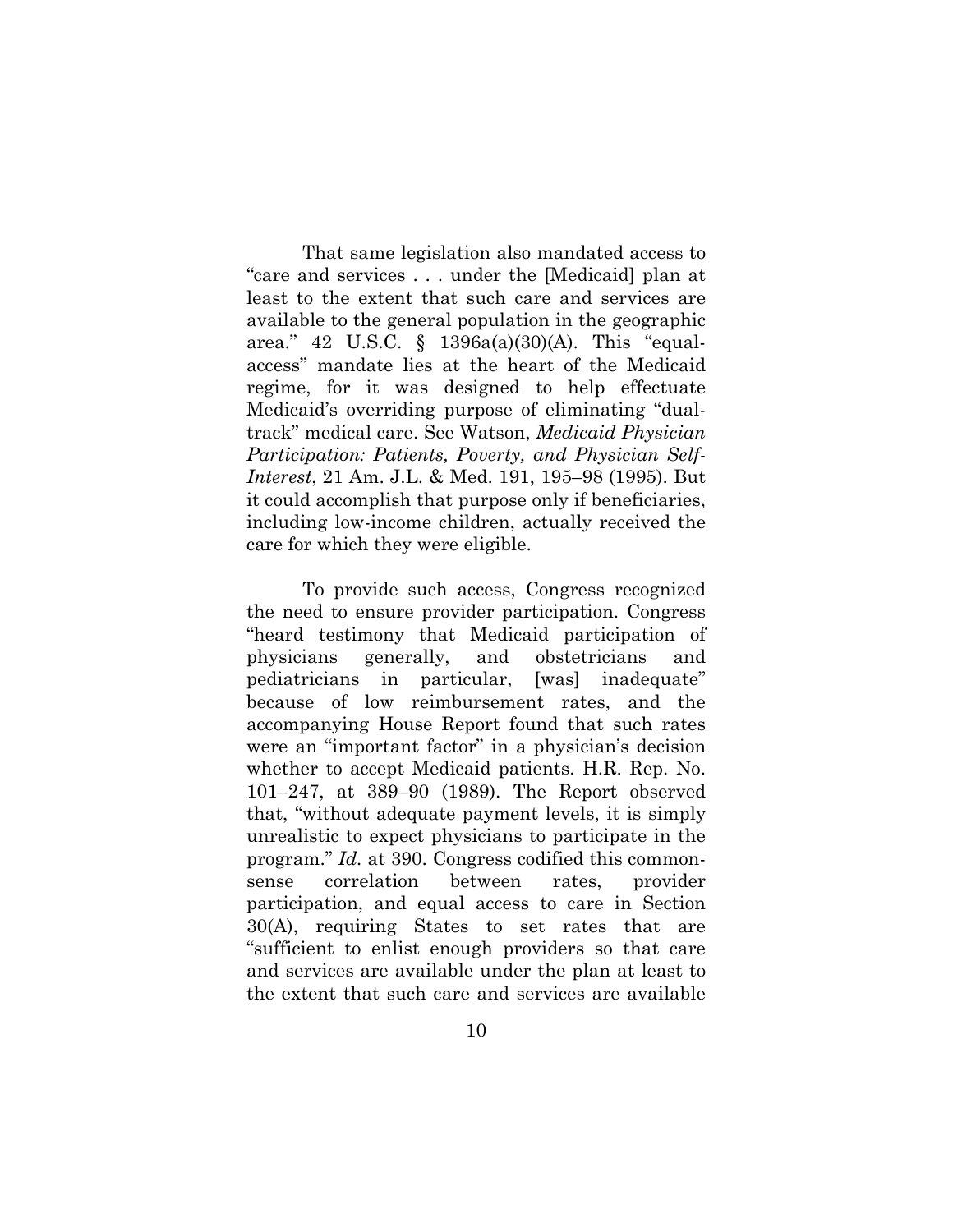to the general population in the geographic area." 42 U.S.C. § 1396a(a)(30)(A).

### **B. The Access Gap Between Congressional Promise and State Implementation**

Despite Congress's mandate, equal access remains elusive for many Medicaid beneficiaries. Reimbursement rates lag behind private insurance and Medicare; participating providers remain sparse in many areas of the country; and access to health care services remains unequal. The consequences can be fatal.

"Because Medicaid is one of the largest expenditures in every state budget, and one of the fastest-growing, it makes an unavoidable target." Sack & Pear, *States Consider Medicaid Cuts as Use Grows*, N.Y. Times, Feb. 19, 2010. In 2012, 32 States reduced and/or froze Medicaid rates, and 23 did so in 2013. See Nat'l Governors Ass'n & Nat'l Ass'n of State Budget Officers, *The Fiscal Survey of States: An Update on State Fiscal Conditions* 58 (2012 & 2013). Medicaid rates for primary care physicians and dentists thus remain a fraction of private insurance and Medicare. See, *e.g.*, Nasseh, et al., *A Ten-Year, State-by-State, Analysis of Medicaid Feefor-Service Reimbursement Rates for Dental Care Services* 4–5 (Am. Dental Ass'n 2014); Zuckerman & Goin, *How Much Will Medicaid Physician Fees for Primary Care Rise in 2013?: Evidence from a 2012 Survey of Medicaid Physician Fees* 5–7 (Urban Inst. 2012). In some instances, rates "are not even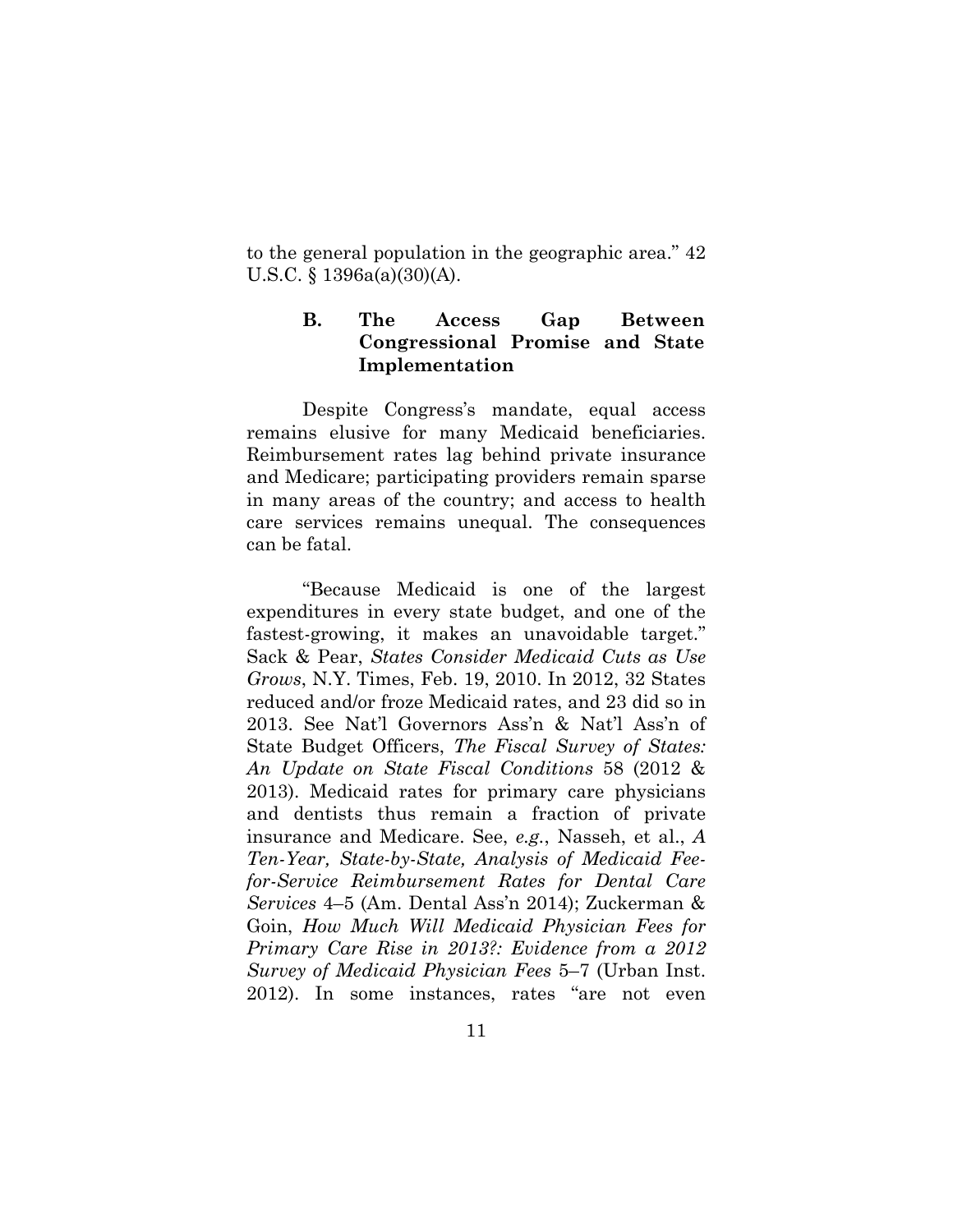adequate to meet overhead expenses," *Clark v. Kizer*, 758 F. Supp. 572, 577 (E.D. Cal. 1990), aff'd in relevant part sub nom*. Clark v. Coye*, 967 F.2d 585 (9th Cir. 1992) (unpublished), effectively requiring providers to pay out of pocket to treat Medicaid patients, a fanciful proposition.

Indeed, reimbursement rates are just as important to physician participation today as they were twenty-five years ago. In 2011, the Government Accountability Office ("GAO") estimated that, of the providers who elected not to participate in Medicaid and the related Children's Health Insurance Program ("CHIP"), 95% were influenced by low reimbursement rates. U.S. Gov't Accountability Office, *Medicaid and CHIP: Most Physicians Serve Covered Children but Have Difficulty Referring Them for Specialty Care*, GAO–11–624, at 18 (2011); see also Kaiser Comm'n on Medicaid & the Uninsured, *Physician Willingness and Resources to Serve More Medicaid Patients: Perspectives from Primary Care Physicians* 9 (2011) (89% of primary care physicians cited inadequate reimbursement as a reason for accepting only some or no new Medicaid patients).

"Empirical studies confirm that doctors avoid treating Medicaid patients when Medicaid rates are lower than Medicare and private insurance rates." Watson, at 197. And because States often cut rates for purely budgetary reasons, they often do so without even considering the impact they will have on access to care. See, *e.g.*, App. 4 to Pet. for Cert.; *Indep. Living Ctr. of So. Cal., Inc. v. Maxwell-Jolly*,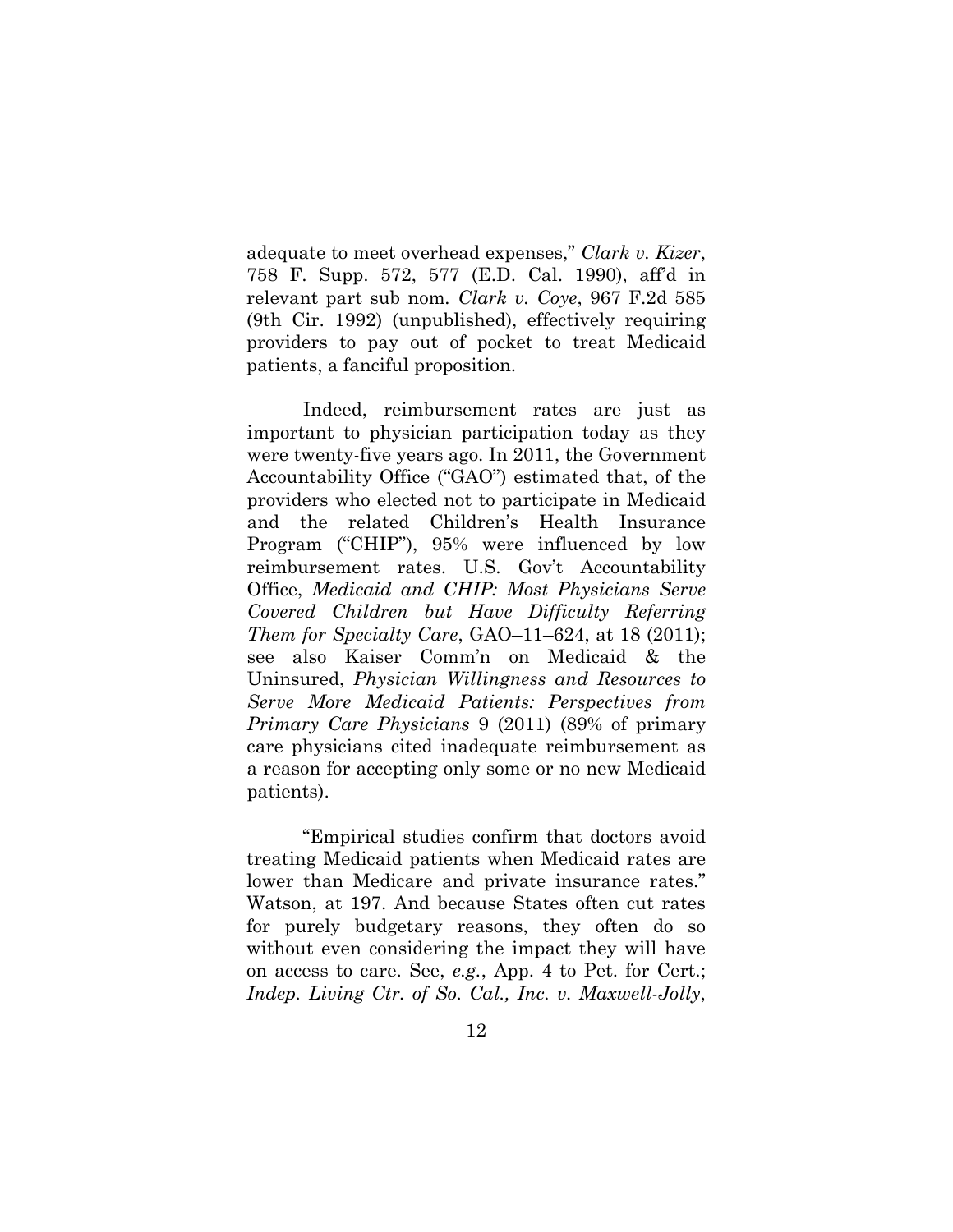572 F.3d 644, 655–56 (9th Cir. 2009), vacated and remanded on other grounds sub nom. *Douglas v. Indep. Living Ctr. of So. Cal., Inc.*, 132 S. Ct. 1204 (2012); *Ark. Med. Soc'y, Inc. v. Reynolds*, 6 F.3d 519, 529–31 (8th Cir. 1993); *Amisub (PSL), Inc. v. State of Colo. Dep't of Social Servs.*, 879 F.2d 789, 799–801 (10th Cir. 1989). Predictably, the result is that access to health care is inferior for many Medicaid recipients when compared to that enjoyed by those with private insurance and/or Medicare. Studies have documented this phenomenon across various medical fields.3

Government reports tell the same story. In 2008, the GAO found that "children in Medicaid were almost twice as likely to have untreated tooth decay" as those with private insurance, with only

<sup>3</sup> See, *e.g.*, Rhodes, et al., *Primary Care Access for New Patients on the Eve of Health Care Reform*, 174 JAMA Internal Med. 861 (2014); Iobst, et al., *National Access to Care for Children with Fractures*, 33 J. Pediatric Orthopaedics 587 (2013); Bisgaier, et al., *Disparities in Child Access to Emergency Care for Acute Oral Injury*, 127 Pediatrics e1428 (2011); Bisgaier & Rhodes, *Auditing Access to Specialty Care for Children with Public Insurance*, 364 New Eng. J. Med. 2324 (2011); Decker, *Medicaid Payment Levels to Dentists and Access to Dental Care Among Children and Adolescents*, 306 JAMA 187 (2011); Skaggs, et al., *Access to Orthopedic Care for Children with Medicaid Versus Private Insurance: Results of a National Survey*, 26 J. Pediatric Orthopaedics 400 (2006); Med. Access Study Group, *Access of Medicaid Recipients to Outpatient Care*, 330 New Eng. J. Med. 1426 (1994).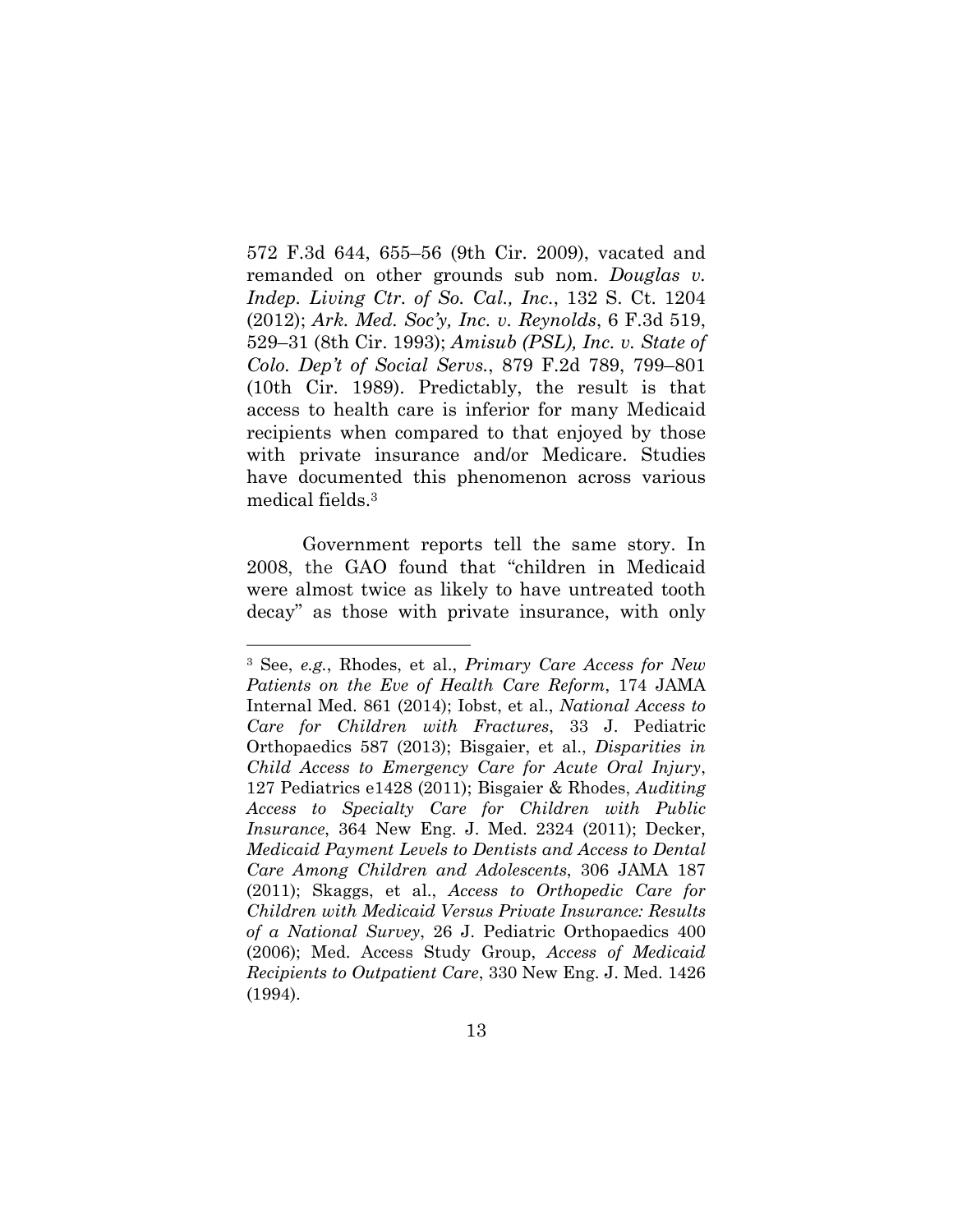one in three such children receiving any dental care at all. *Medicaid: Extent of Dental Disease in Children Has Not Decreased, and Millions Are Estimated to Have Untreated Tooth Decay*, GAO–08– 1121, at 4 (2008). In 2011, the GAO found that about 80% of physicians accepted privately-insured children as new patients, while less than 50% accepted children enrolled in Medicaid and CHIP. 2011 GAO Report, *supra*, at 10. It further estimated that 84% of participating physicians experienced difficulty in referring Medicaid and CHIP children to specialists, compared with only 26% for privatelyinsured children. *Id.* at 20. In November 2013, the GAO reiterated that, "for most services, access to care for" children enrolled in Medicaid and CHIP is "lower than that of the privately insured, particularly for dental care." *Children's Health Insurance: Information on Coverage of Services, Costs to Consumers, and Access to Care in CHIP and Other Sources of Insurance*, GAO–14–40, at 27–28 (2013). And, recently, an HHS investigation spanning 32 States revealed "that Medicaid managed care enrollees may not be able to make appointments with as many as half of the providers listed by their plans." Dep't of Health & Human Servs., Office of Inspector Gen., *Access to Care: Provider Availability in Medicaid Managed Care* 5, 8  $(2014).4$ 

The lack of provider participation and resultant unequal access can be deadly. For example, in 2007, a 12-year old Medicaid recipient

<sup>4</sup> http://oig.hhs.gov/oei/reports/oei-02-13-00670.pdf.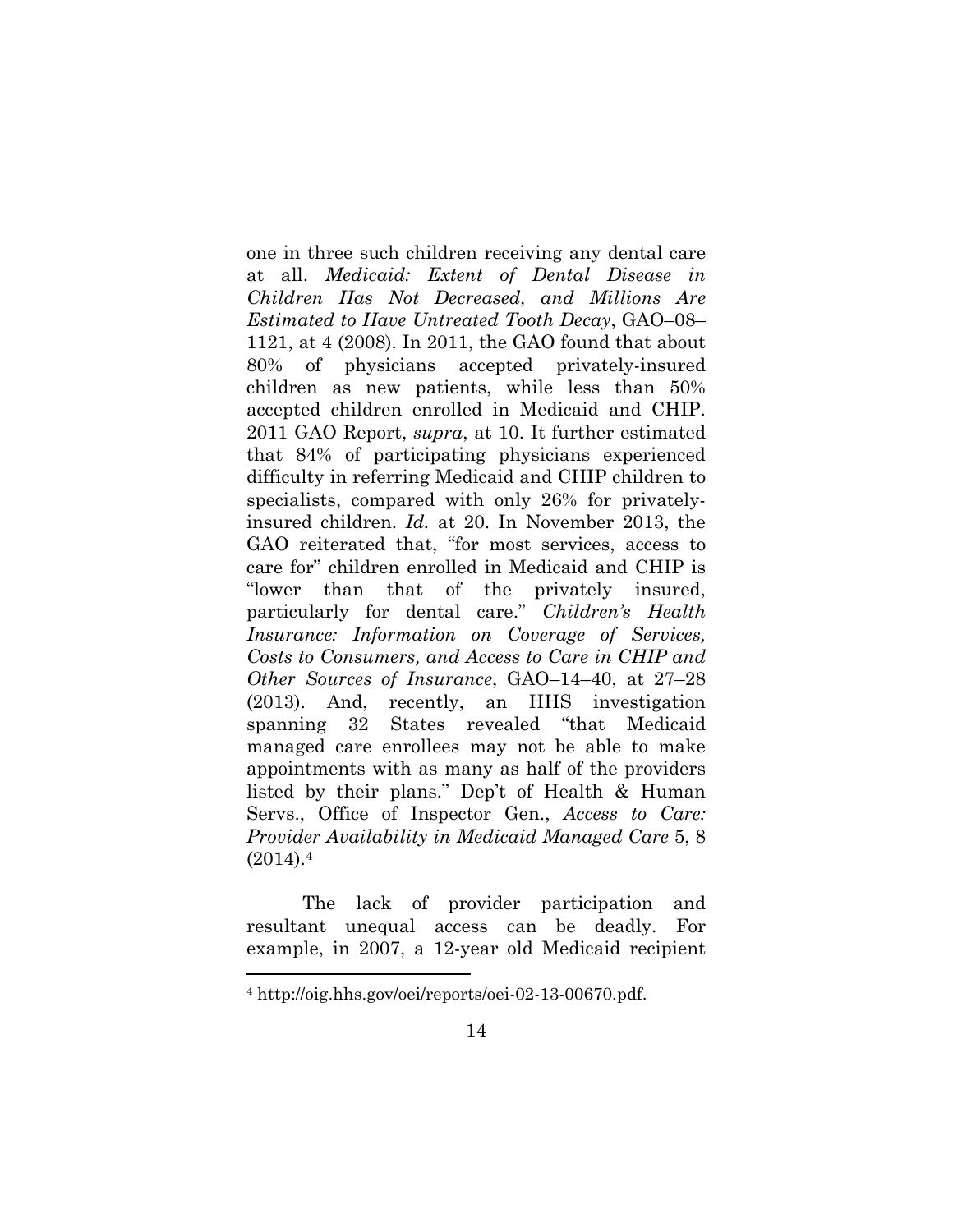named Deamonte Driver died from a brain infection caused by untreated tooth decay. Otto, *For Want of a Dentist*, Wash. Post, Feb. 28, 2007. "A routine, \$80 tooth extraction might have saved him." *Ibid.* But his mother was unable to find a Medicaidparticipating dentist to provide preventive care for Deamonte and his brother, who had six rotted teeth. *Ibid.* "By the time Deamonte's own aching tooth got any attention, the bacteria from the abscess had spread to his brain." *Ibid.* After two operations, and more than six weeks of hospital care (costing more than \$250,000), he died. *Ibid.*

### **C. Private Litigation Has Successfully Narrowed the Access Gap**

To compel compliance with the supremacy of federal law, beneficiaries and providers have repeatedly turned to the courts. These actions have successfully remedied equal-access violations and spurred significant improvement in provider participation and access to care. Two exemplar cases, which proceeded to a full trial on the merits, vividly illustrate the indispensable role of private enforcement.

#### **1.** *Memisovski*

The *Memisovski* case was a class action brought on behalf of all Medicaid-eligible children in Cook County, Illinois, among the most populous counties in the United States. *Memisovski ex rel. Memisovski v. Maram*, 2004 WL 1878332 (N.D. Ill. Aug. 23, 2004). By the time of trial, approximately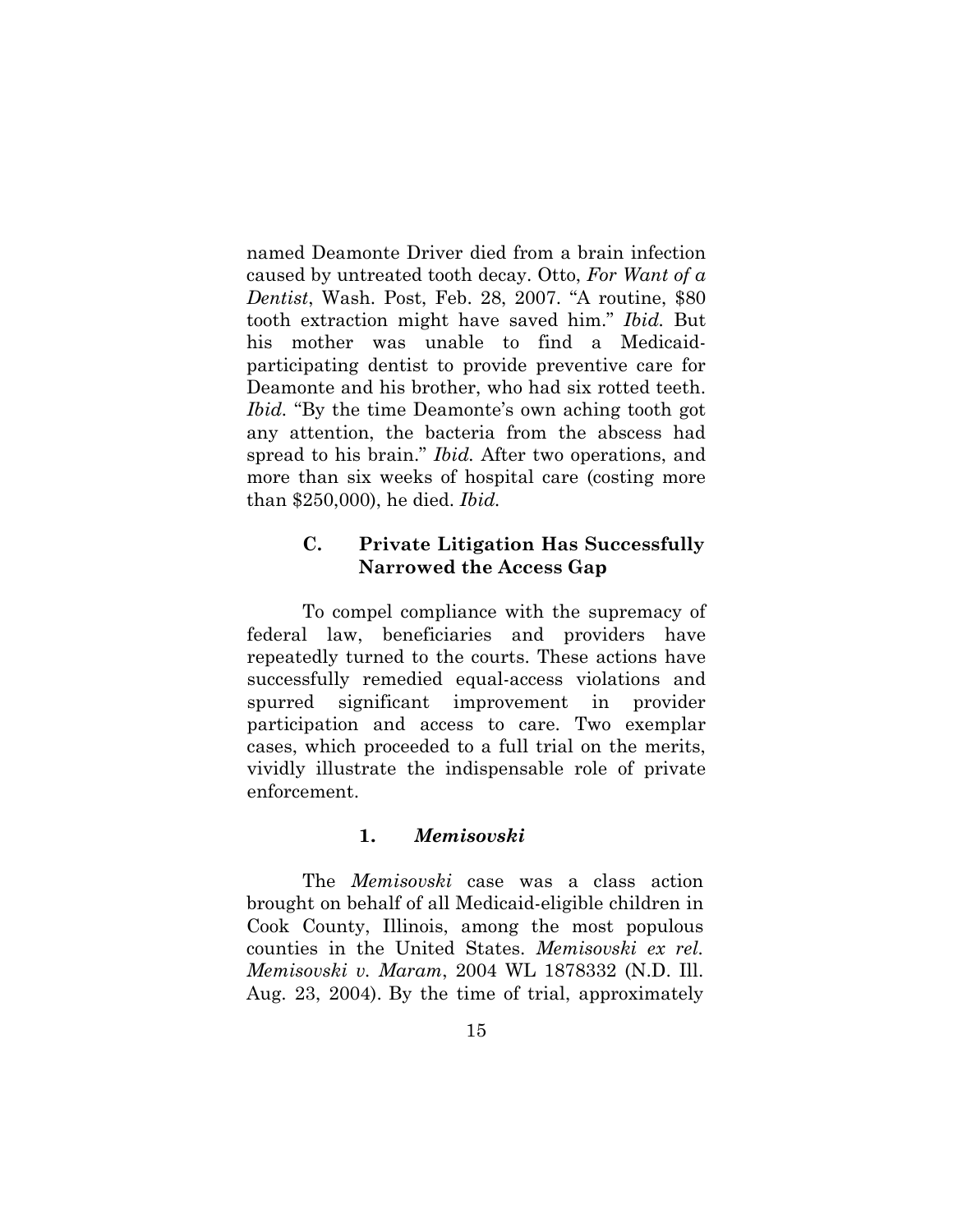600,000 Cook County children were on Medicaid. *Id.* at \*11. After the trial, the court ruled in the plaintiffs' favor, issuing extensive findings of fact and conclusions of law. See *id.* at \*11–56.

The findings chronicle both statistical and anecdotal evidence of a Medicaid system that often provided no health care at all, let alone "equal access." The court determined that most physicians in Cook County either did not see Medicaid-enrolled children at all, or significantly limited their Medicaid practices. See *id.* at \*17. This lack of providers had a predictable negative effect on patient care. For instance, the court found that approximately 90% of Medicaid-enrolled children in Cook County had never received a vision examination, 80% had never received a hearing examination, and 75% had never received a dental examination. *Id.* at \*30. The court relied upon expert analysis showing that approximately one-third of the pediatric Medicaid population had never received "any preventive health care at all." *Id.* at \*23.

"[M]any of the physicians testified that Medicaid children frequently use the emergency room as a source of primary care because they simply have nowhere else to go." *Id.* at \*44. A pediatric emergency room doctor testified that Medicaid-enrolled children with asthma, gastroenteritis, flu, and diabetes "frequently presented [at the emergency room] with more aggravated or serious symptoms . . . as a result of lack of primary care." *Ibid.* The head of one Chicago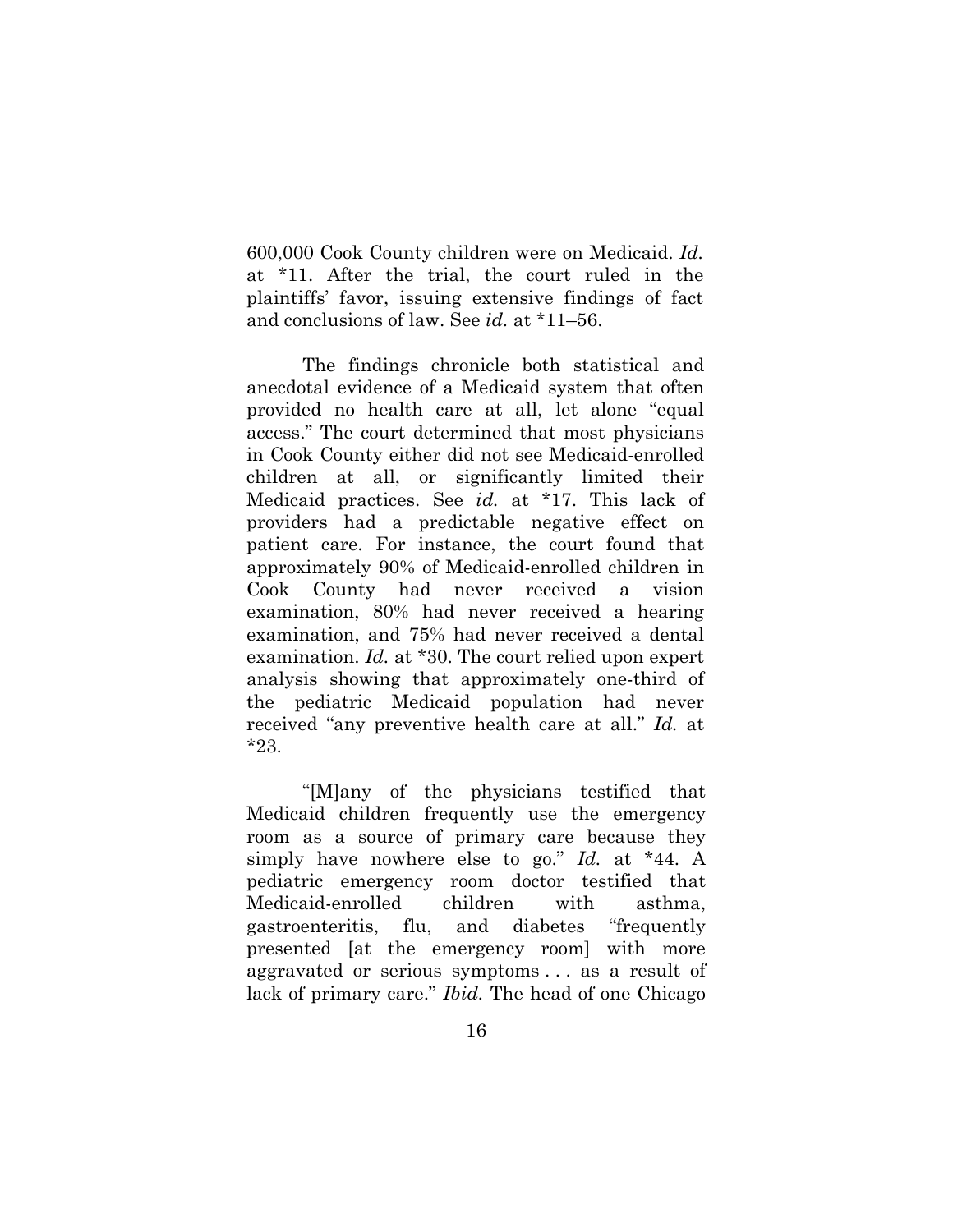emergency room testified that Medicaid patients frequently arrived with "conditions that privatelyinsured patients do not typically have and which reflect a lack of primary care, including untreated bone fractures or advanced asthmatic conditions." *Ibid.* 

The court also relied on the testimony of Medicaid recipients, such as Yesinia Rodriguez. Ms. Rodriguez testified concerning the extraordinary difficulty she had in locating a physician who would accept Medicaid. When she called the Illinois hotline for a physician referral, she was given the names of approximately ten different doctors, all of whom practiced more than thirty miles away and *none* of whom accepted Medicaid. *Id.* at \*18. When she called again, she was given contact information for twenty more doctors. *Ibid.* Once again, however, *not one* of those doctors accepted Medicaid. *Ibid.* 

The court's findings concerning Illinois' Medicaid payment rates explained why access to needed care was inadequate. Indeed, the defendants admitted that Medicaid rates were low, unattractive, and set without any consideration of the effect on access. *Id.* at \*45. The court found that Medicaid rates in Illinois were approximately 50% of Medicare rates and that "[a] pediatrician practice relying solely on Medicaid beneficiaries maximum reimbursements could not survive since Medicaid pays nearly 10% less than the median practice costs." *Id.* at \*12–13. In summarizing the overwhelming evidence put on by the plaintiffs, the court stated: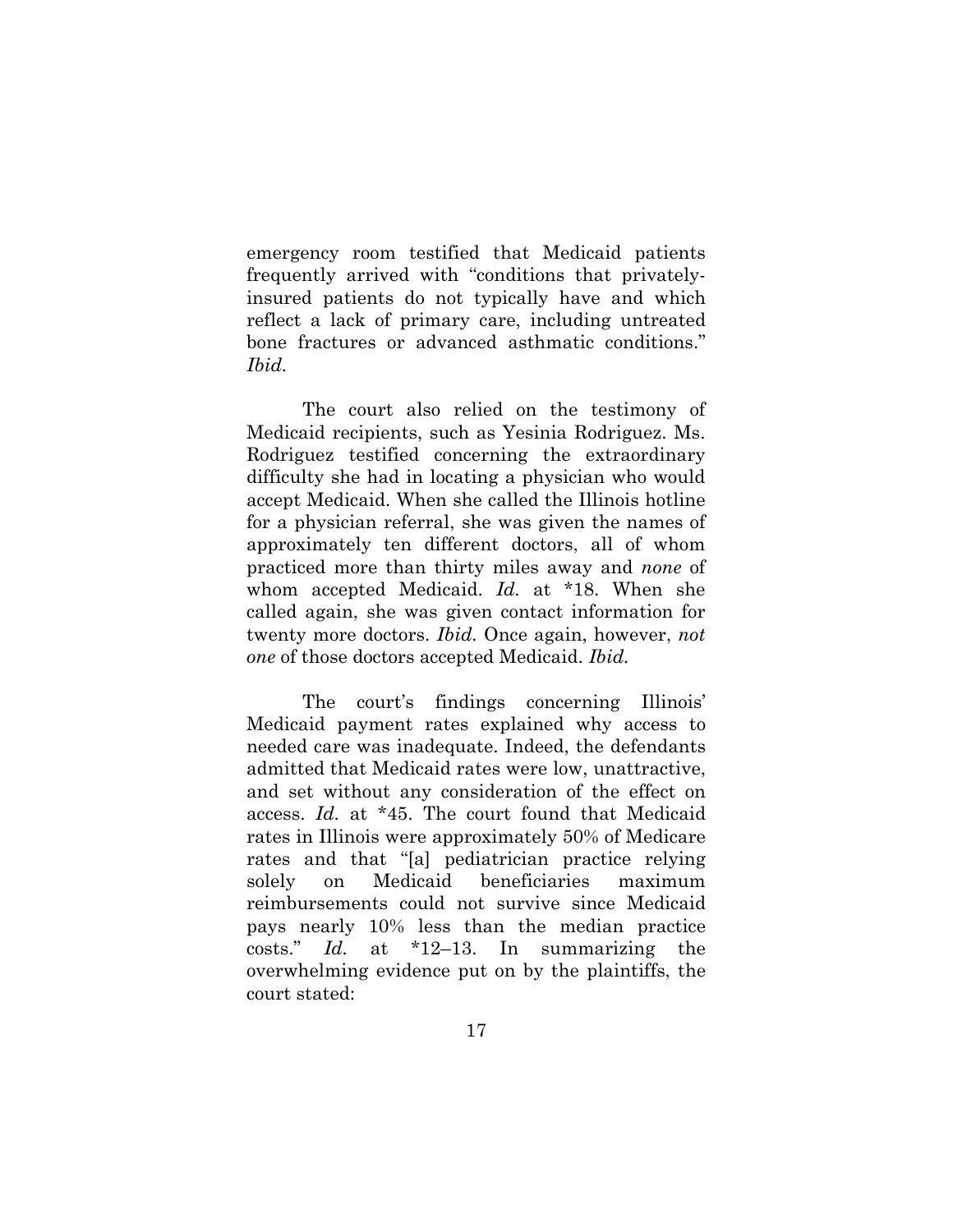Testimony showed that Medicaidenrolled children face conditions such as longer waiting times for care, a more limited population of providers willing to provide care, and multiple trips to the doctor for services which could be addressed in one visit. All in all, the doctors painted a picture of Medicaidenrolled patients being afforded a significantly lesser degree of access to care than that enjoyed by privatelyinsured children.

#### Id. at \*43 (internal citations omitted).

The court ultimately entered a consent decree, requiring the State to "provide plaintiffs with (i) Equal Access to pediatric care and services and (ii) EPSDT Services." Case No. 1:92–cv–1982, Doc. 422 at 9 ¶ 4 (filed N.D. Ill. Nov. 18, 2005). The decree effectively reformed the State's primary-care system and turned around Medicaid in Illinois. Indeed, a study revealed that, in the years following the decree, the number of beneficiaries "grew considerably," hospital and emergency room visits declined, savings increased while costs decreased, and "[q]uality [of care] improved for nearly all metrics." Phillips, Jr., et al., *Cost, Utilization, and Quality of Care: An Evaluation of Illinois' Medicaid Primary Care Case Management Program*, 12 Annals of Family Med. 408, 408, 411–12 (2014).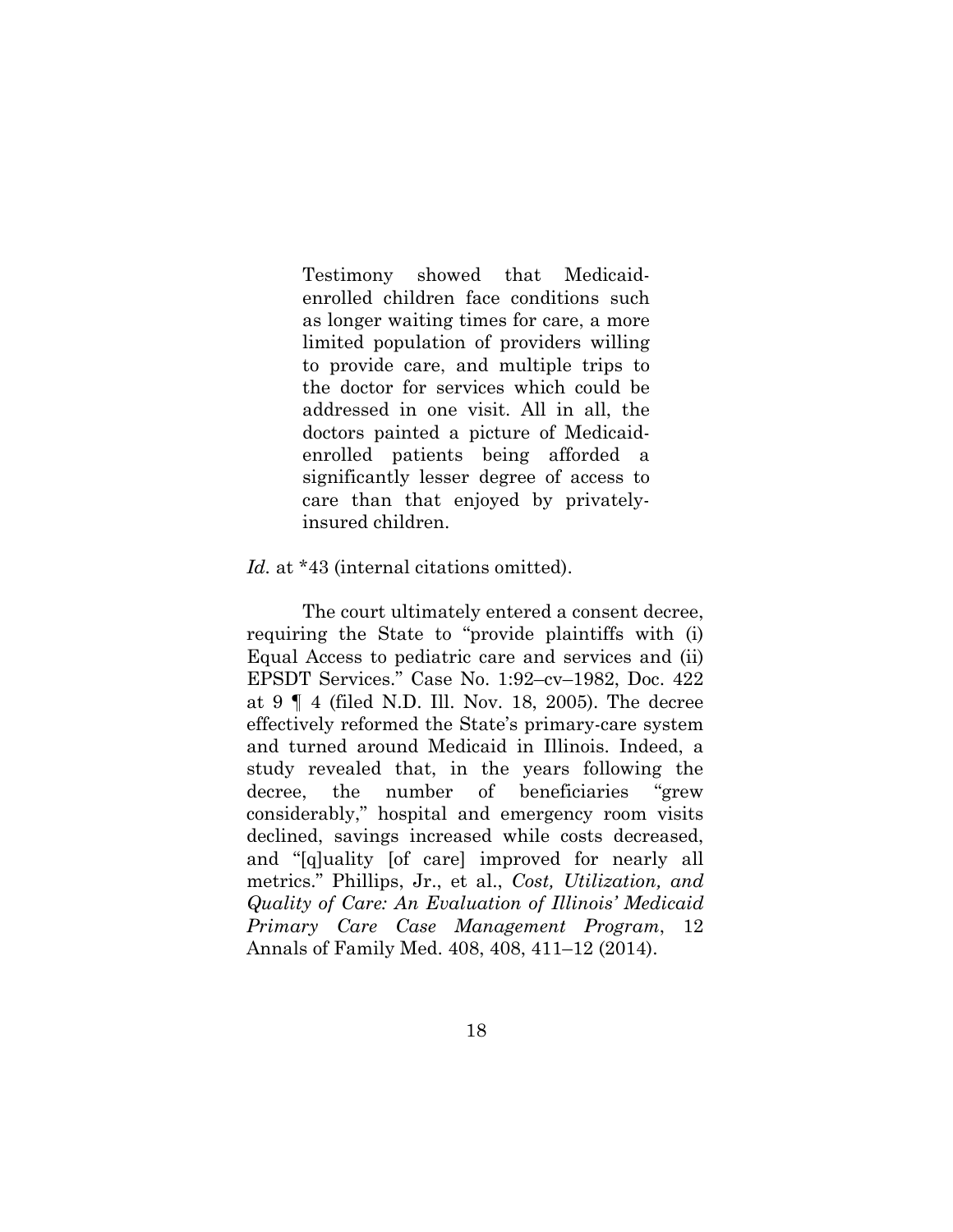#### **2.** *OKAAP*

As in *Memisovski*, the plaintiffs in *OKAAP* were successful in proving wholesale violations of the equal-access mandate, and the district court issued detailed findings of fact evincing noncompliant and badly broken Medicaid programs. *Okla. Chapter of the Am. Academy of Pediatrics ("OKAAP") v. Fogarty*, 366 F. Supp. 2d 1050 (N.D. Okla. 2005). The court's findings and conclusions meticulously set out the Oklahoma defendants' continuing, serious, and knowing failures to assure that eligible children received health care services required by the Medicaid Act.

> The testimony from providers and parents of class members alike was that recipients have great difficulty accessing needed health care services in Oklahoma. As plaintiffs established, the lack of physician participation in Medicaid forces class members either to wait for unreasonable periods of time to receive needed care or to travel long distances to find Medicaid participating providers, putting these children at *risk of harm or even death*.

> The testimony at trial also demonstrated that providers are widely opting out of the Medicaid program or restricting their Medicaid caseloads.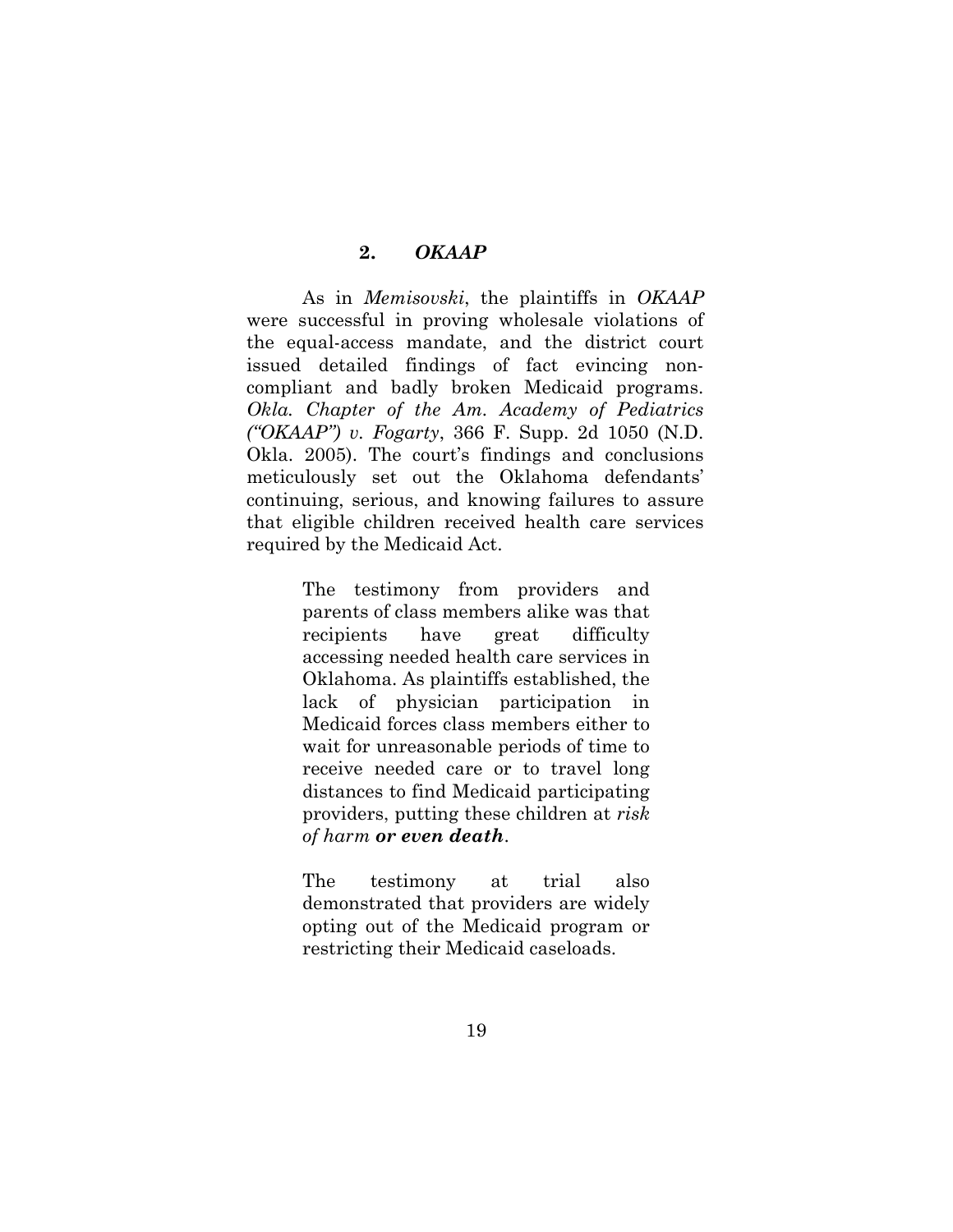*Finally, defendants admitted at trial that reimbursement rates are inadequate and that the equal access provision is being violated.*

*Id.* at 1107 (emphases added; internal numbering omitted).

The evidence in the case was extensive. For instance, the court found that one young Medicaid patient died while awaiting a delayed airway surgery. *Id.* at 1100. At the time of the classcertification hearing, one named plaintiff "had been unable to secure a medically necessary prosthetic shoe insert to replace her amputated foot." *Id.* at 1088. The primary care physician of another named plaintiff had attempted, without success, for approximately three years to find *any* Medicaidparticipating facility to perform a necessary diagnostic sleep study. *lbid.*

The court found generally that Medicaid "recipients in Oklahoma often experience long delays in obtaining appointments for provision of medically necessary care." *Id.* at 1079. Access to neurological care was of particular concern. Pediatric Medicaid patients in Oklahoma City with seizure disorders were forced to "wait *around a year*  to be seen by a pediatric neurologist." *Id.* at 1067 (emphasis added). "Some of these patients ha[d] poorly controlled seizures," and, as the court found, "without the prompt care of a neurologist, the seizures will have a negative impact on school performance, development, behavior, and the overall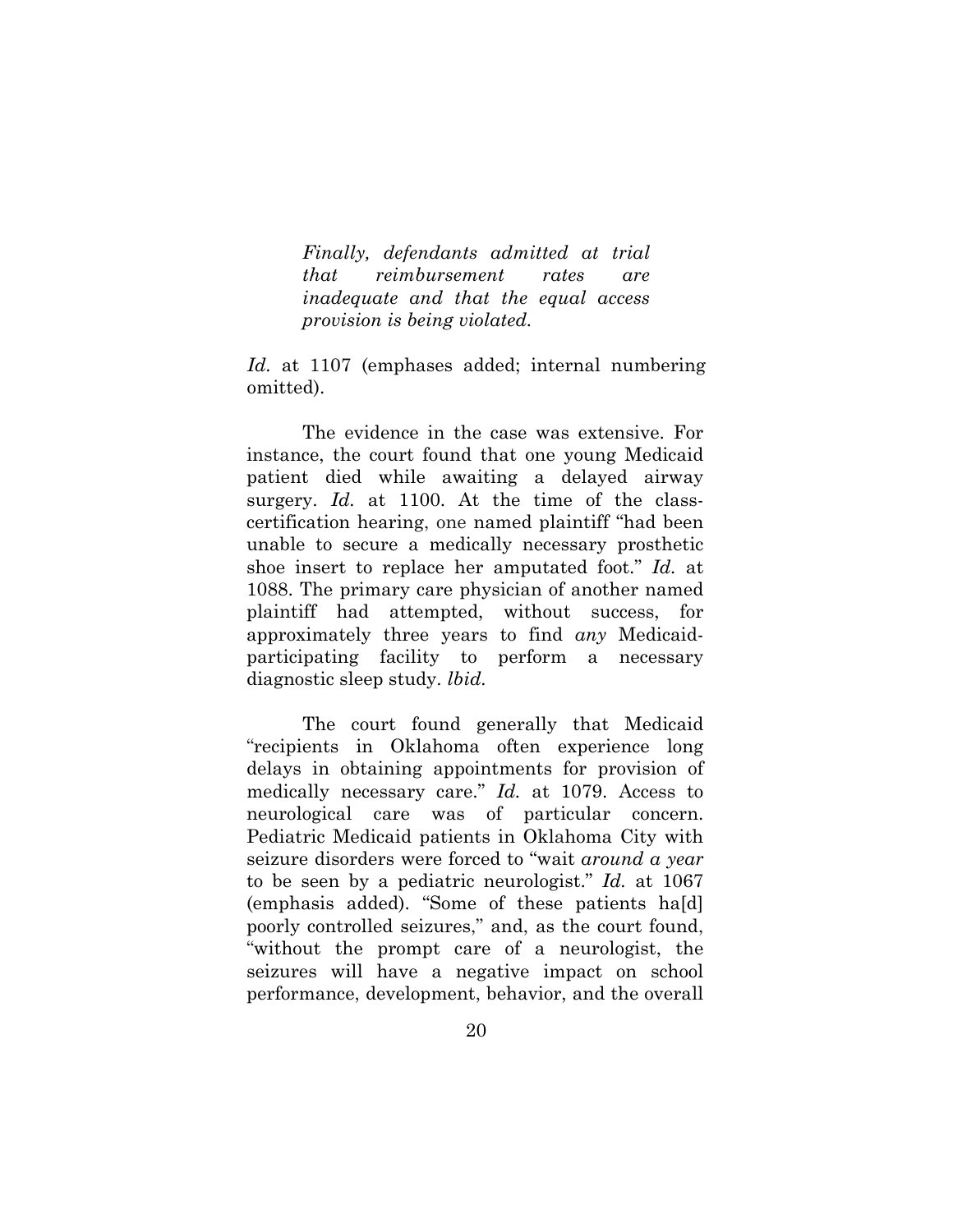medical well-being of these children." *Ibid.*  (quotation marks omitted). The court noted the chilling account of one parent who "testified that she had to drive her daughter for four hours to see a pediatric neurologist, and her daughter experienced a severe seizure en route." *Ibid.* 

Office-based ear, nose, and throat ("ENT") specialists in Oklahoma simply refused to treat children on Medicaid. *Id.* at 1067–68. "The lack of Medicaid participation by private practice ENT specialists ha[d] created almost a crisis situation" at one medical center. *Id.* at 1068 (quotation marks omitted). A pediatric thoracic surgeon in Tulsa described access to orthopedists accepting Medicaid as "extremely poor." *Id.* at 1069. The court noted the testimony of another Tulsa pediatrician regarding "a six-week ordeal his office encountered attempting, without success, to secure an orthopedic consult for a four-year-old girl with a fractured toe." *Ibid.*

Statistical and anecdotal evidence alike showed significant disparities in access to care. Only 34% of Oklahoma's pediatricians participated fully in the Medicaid program, while 69% of Oklahoma's pediatricians accepted all new privately-insured patients. *Id.* at 1063. The many physicians who testified at trial corroborated these statistics. A pediatric neurologist, who had ceased accepting new Medicaid patients, testified that "children on Medicaid [did] not have the same access to neurological services provided to children with private insurance because of low or nonexistent Medicaid reimbursement." *Id.* at 1067. Another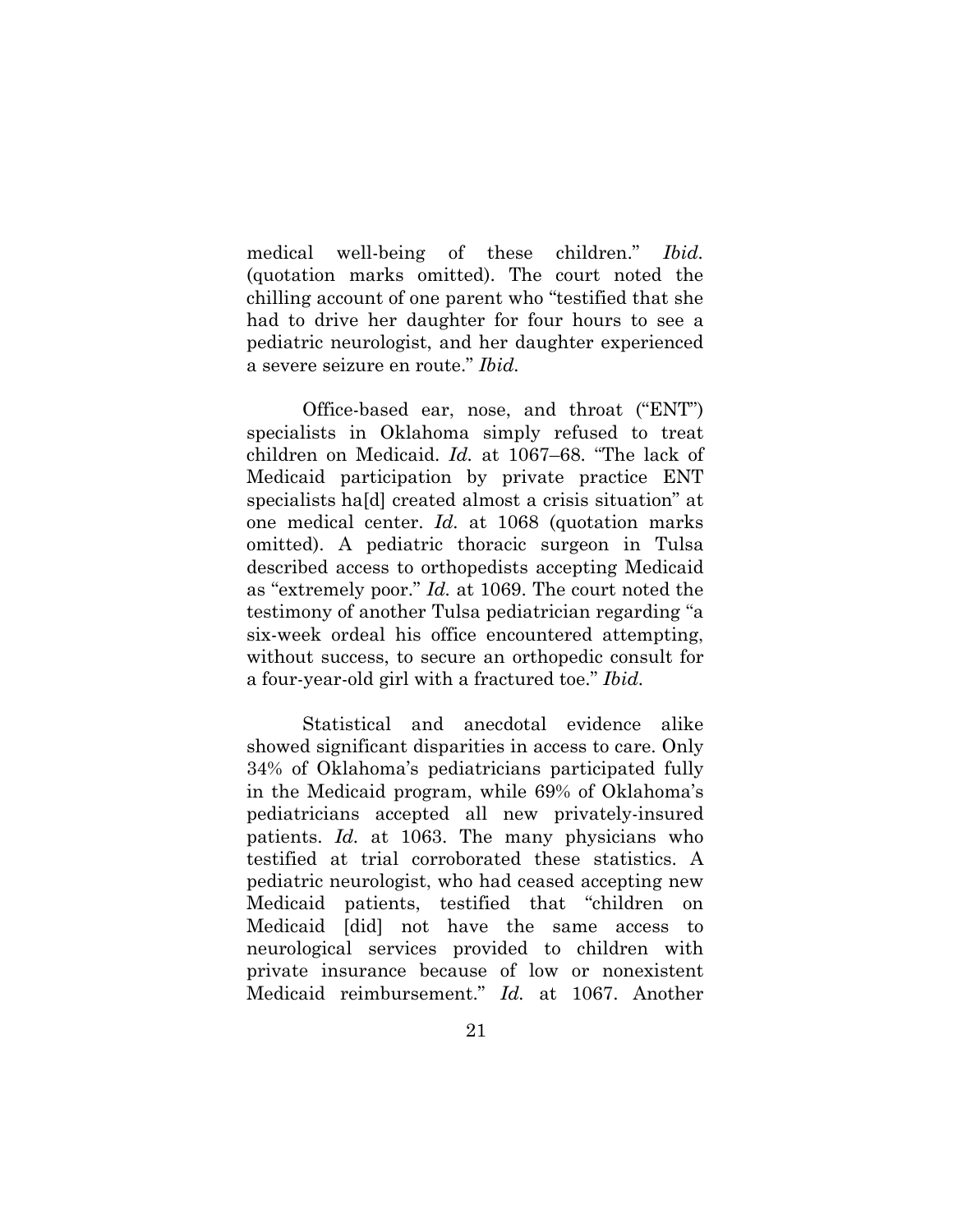pediatrician testified that, while access to ENT specialists was extremely poor for Medicaid patients, "children with private insurance ha[d] no problems accessing ENT services." *Id.* at 1068.

Consistent with the 2011 GAO Report, the court found that "[a]pproximately ninety-three percent (93.2%) of Oklahoma's pediatricians report[ed] that low reimbursement [was] a very important reason why they would limit their participation in the Medicaid program." *Id.* at 1075. "From 1995 through December 31, 2003, provider reimbursement under Oklahoma's Medicaid fee-forservice schedule never exceeded 72% of Medicare." *Id.* at 1059. By contrast, "[u]nder commercial plans, Oklahoma physicians were reimbursed at rates of 130% to 180% of Medicare." *Id.* at 1060. As the Chief Executive Officer of Oklahoma's Medicaid agency candidly admitted, Oklahoma's Medicaid physician reimbursement rates "are low, were low, and that this is a factor that makes it difficult to recruit physicians." *Id.* at 1075 (citation omitted).

In response to the lawsuit, the State increased reimbursement rates to 100% of Medicare rates. *Medicaid Ruling Reversed*, Tulsa World, Jan. 4, 2007, at A1. While the Tenth Circuit later reversed,5 the State decided that it would

<sup>&</sup>lt;sup>5</sup> The court of appeals reversed on purely legal grounds partly on a basis later overruled by Congress, see *Leonard v. Mackereth*, 2014 WL 512456, at \*6–7 (E.D. Pa. Feb. 10, 2014) (discussing 2010 amendment to 42 U.S.C. § 1396d(a))—and did *not* challenge the district court's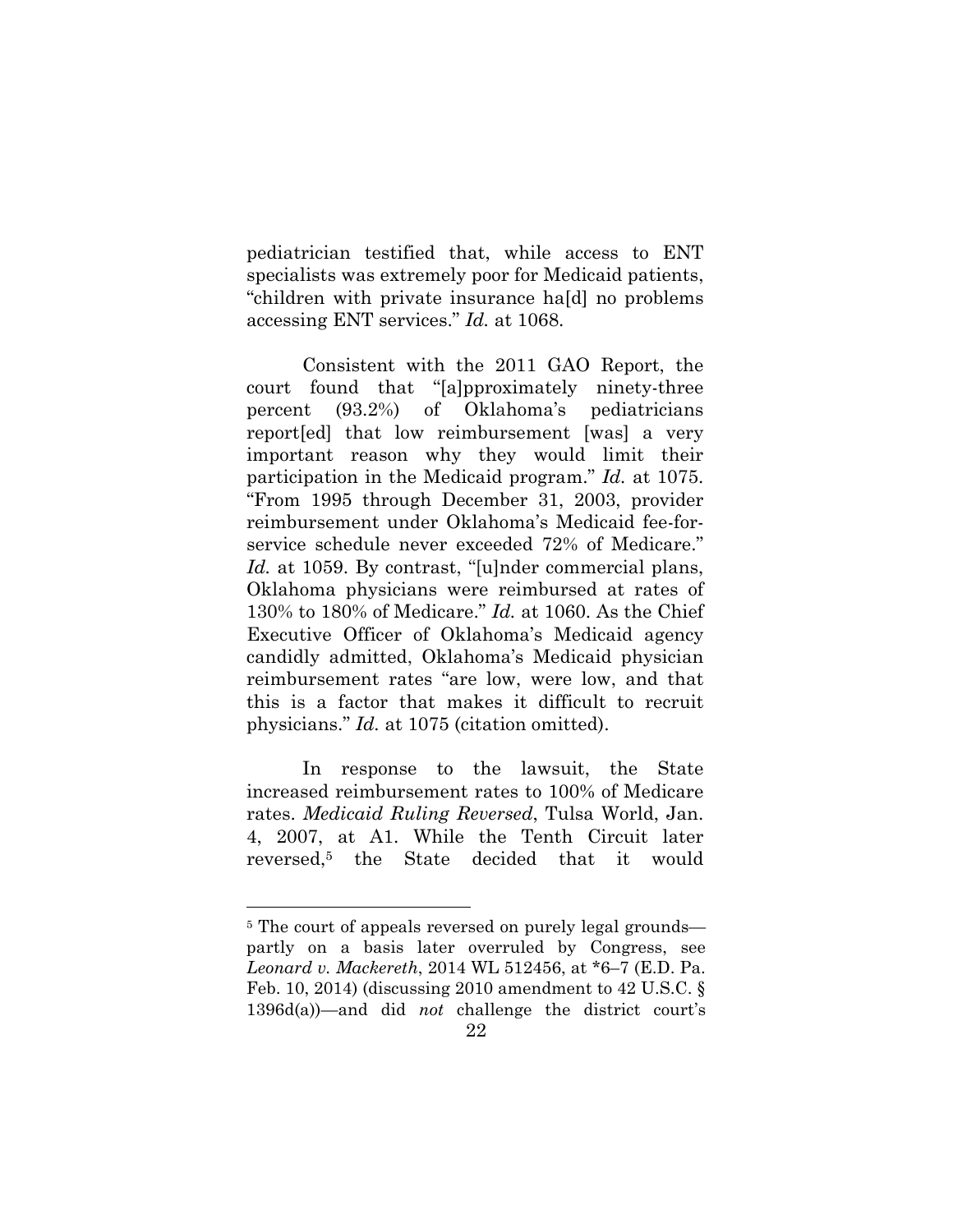nonetheless maintain those increased reimbursement rates. *Ibid.* Thus, the litigation effectively resulted in increased rates, and, in turn, increased access to care for children in Oklahoma. Indeed, from the commencement of the litigation in 2001 to 2011, EPSDT screening ratios increased from 56% to 74%, EPSDT participant ratios increased from 40% to 55%, and the number of eligible children receiving any dental services increased from approximately 69,000 to approximately 258,000. See Annual EPSDT Participation Report: Form CMS-416 73–74 (2001); *id.* at 106–07 (2011).6

\* \* \*

These success stories serve only as examples. In addition to awarding relief after full trials, courts have repeatedly awarded preliminary injunctive relief to stave off Medicaid rate cuts. See, *e.g.*, *Cal. Pharmacists Ass'n v. Maxwell-Jolly*, 596 F.3d 1098 (9th Cir. 2010), vacated and remanded on other grounds sub nom. *Douglas*, 132 S. Ct. 1204 (2012); *Long Term Care Pharmacy Alliance v. Ferguson,* 260 F. Supp. 2d 282 (D. Mass. 2003), vacated and remanded on other grounds, 362 F.3d 50 (1st Cir. 2004); *Ark. Med. Soc'y, Inc. v. Reynolds,* 834 F. Supp.

 $\overline{a}$ 

6 Reports available at: http://www.medicaid.gov/Medicaid-CHIP-Program-Information/By-Topics/Benefits/Earlyand-Periodic-Screening-Diagnostic-and-Treatment.html.

underlying findings of fact. See *OKAAP*, 472 F.3d 1208, 1214–15 (10th Cir. 2007).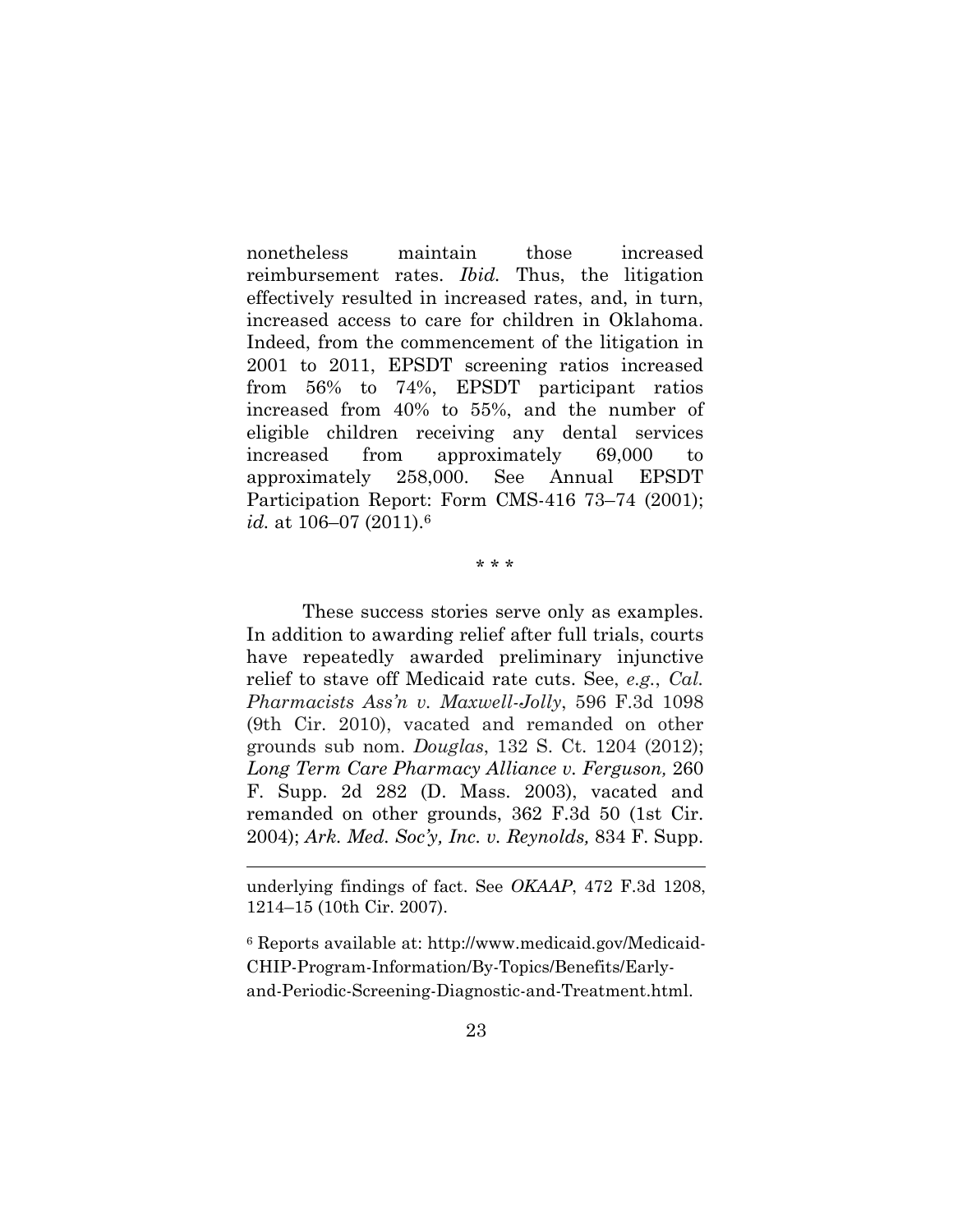1097, 1101–05 (E.D. Ark. 1992). The availability of such injunctive relief is vital, for, once the rate reductions go into effect, access to care can be significantly curtailed. See, *e.g.*, *Maxwell-Jolly*, 572 F.3d at 656–57 ("some medical providers have refused to treat Medi-Cal recipients since the ten percent rate reduction was implemented").

Private lawsuits have also produced settlements significantly improving access to care. For example, a 2008 agreement settling a Connecticut lawsuit increased dental reimbursement rates, generating a dramatic increase in provider participation and access. Ct. Health Found., *Impact of Increased Dental Reimbursement Rates on HUSKY A-Insured Children: 2006–2011* (Feb. 2013).7 A study comparing conditions before and after the settlement found that: "[p]rivate dentist participation in the Medicaid program more than doubled;" continuously-enrolled children with at least one dental visit per year grew from 46% to 69.5%, surpassing even the rate of children with private insurance; "[t]he increase in utilization occurred across all three major services types," namely diagnostic, preventive, and treatment; and "utilization rates . . . increased in 167 of 169 of Connecticut's cities and towns," with 158 towns experiencing double-digit increases. *Id.* at 3–5.

<sup>7</sup> http://www.cthealth.org/wp-content/uploads/ 2013/02/impact-of-increased-dental-reimbursementrates.pdf.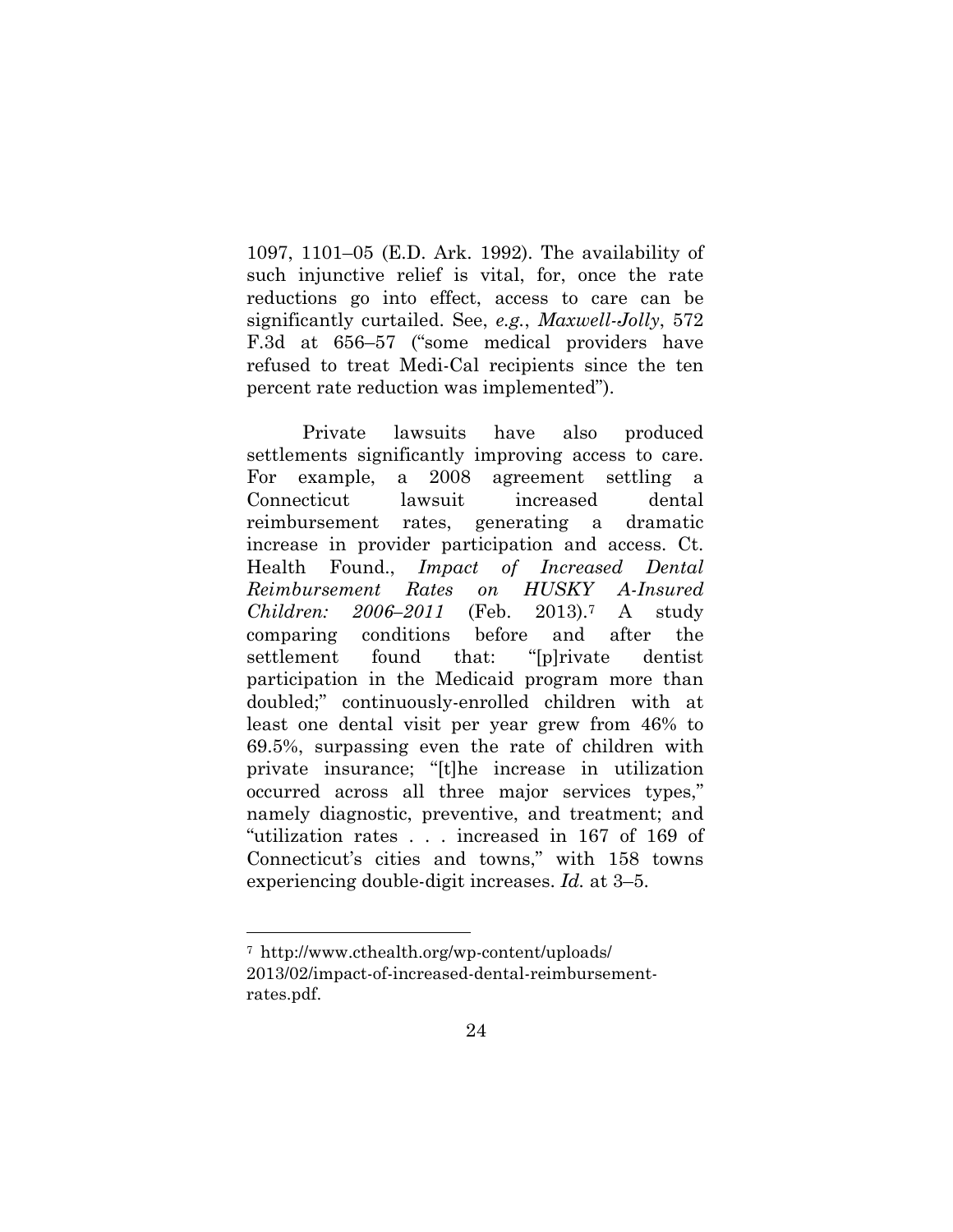Improvement in provider participation and access to care would not have occurred absent private enforcement. The "federal government lacks the financial, legal, logistical, and practical wherewithal comprehensively to enforce § 30(A) against the states." *Douglas*, Br. Former HHS Officials as *Amici Curiae,* 2011 WL 3706105, at \*4, 27, (filed Aug. 5, 2011); see Donenberg, Note, *Medicaid and Beneficiary Enforcement: Maintaining State Compliance with Federal Availability Requirements*, 117 Yale L.J. 1498, 1501–02 (2008). Indeed, the only enforcement tool available to the Secretary of HHS—revocation of a State's federal funding, 42 U.S.C. § 1396c—is the administrative equivalent of a nuclear bomb. "[A] funds cutoff is a drastic remedy with injurious consequences to the supposed beneficiaries of the Act." *Pennhurst State Sch. & Hosp. v. Halderman,* 451 U.S. 1, 52 (1981) (White J., dissenting in part). Were the Secretary to revoke funding of a State's Medicaid program for non-compliance with Section 30(A), recipients would lose health coverage altogether, turning a crisis into a catastrophe. States know that this "remedy is so destructive to the underlying aid program that it is rarely, if ever, invoked." Donenberg, at 1502 (citation omitted).

The facts in *Douglas* illustrate the limitations of HHS enforcement. There, California implemented rate cuts before even submitting State plan amendments ("SPAs") to HHS's Centers for Medicaid & Medicaid Services ("CMS") for approval, notwithstanding well-established circuit precedent requiring the States to "submit . . . and obtain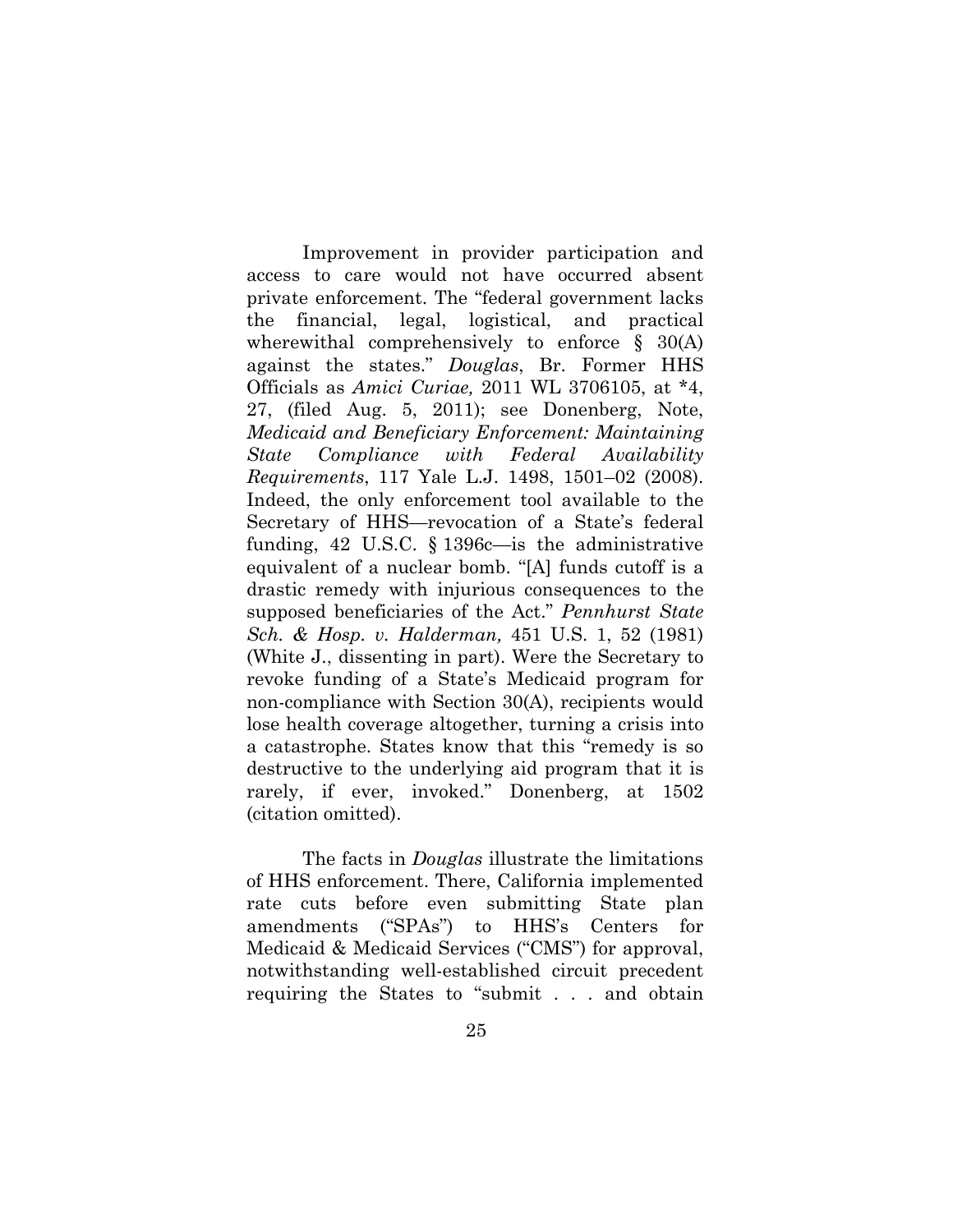approval *before* implementing any material change in a plan." *Arc of Cal. v. Douglas*, 757 F.3d 975, 984 n.4 (9th Cir. 2014). California later submitted SPAs but continued implementing the cuts while the SPAs were pending, even after CMS informed California that it could not approve the SPAs without additional information regarding compliance with Section 30(A). And, most revealing, California continued to implement the cuts even after CMS denied the SPAs for non-compliance with the equalaccess provision, which did not occur until over two years after the cuts were originally implemented.8 The only cuts that the State did not unilaterally implement throughout this period were those that had been enjoined as a result of private litigation. See *Douglas*, Br. Am. Health Care Ass'n, et al. as *Amici Curiae*, 2011 WL 3488988, at \*19–20 (filed Aug. 5, 2011); *Douglas*, Br. Intervenor Resp. in No. 09–958 & Cal. Pharmacists Resp. in No. 09–1158, 2011 WL 3288335, at \*4–7, (filed July 29, 2011);

<sup>8</sup> Contrary to the suggestion of one of Petitioners' *amici*, see Cal. HHS Br. 11, CMS denied the SPAs not because of the court's injunction, but rather "because California ha[d] not demonstrated that it would meet the conditions set out in section 1902(a)(30)(A)." *Douglas*, U.S. Cert. Amicus Br. in No. 09–958 2a (filed Dec. 3, 2010). Indeed, California refused to provide the requested information despite being given almost two years to do so. As a secondary "concern", CMS noted that, even if California had demonstrated compliance, such late approval would have created retroactive liability for providers; but that concern arose only because of the length of delay caused by California's own non-cooperation. See *id.* at 3a.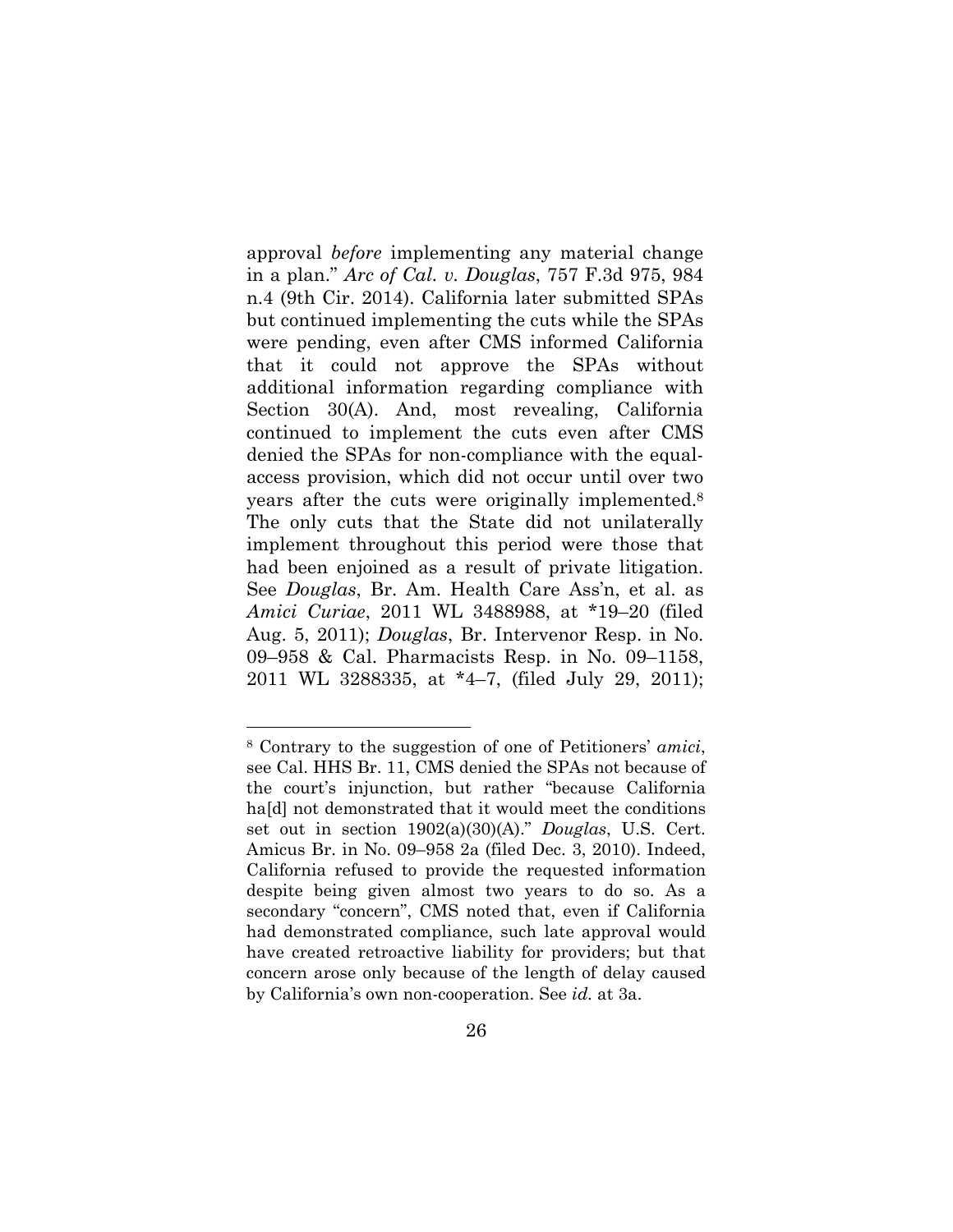*Douglas*, U.S. Cert. Amicus Br. in No. 09–958, 2010 WL 4959708, at \*2–7, 1a–4a (filed Dec. 3, 2010).

Not only does this episode illustrate the limitations of HHS enforcement, but it confirms that private enforcement serves as a critical complement to federal administrative action. In *Douglas*, private enforcement enjoined certain rate cuts that California initially did not submit for approval to CMS, that CMS later denied for lack of information from California regarding compliance with Section 30(A), and that California implemented for more than three years before receiving very limited approval from CMS.9 Moreover, in this case, CMS did approve Idaho's new rate-setting methodology, but private enforcement was still necessary to complement HHS enforcement because Idaho never implemented its new rate-setting methodology. See Resp. Br. 2–3 & n.1. Thus, private enforcement offers a more nuanced, flexible remedy of declaratory and injunctive relief capable of bringing State programs into compliance with federal law. And Congress has clearly expressed its intent that

<sup>9</sup> One of Petitioners' *amici* suggests that private litigation interferes with HHS enforcement because, when CMS finally granted limited approval to certain SPAs in *Douglas*, it required California to give up all but three months' worth of claims for retroactive recoupment. See Cal. HHS Br. 10–11. But California voluntarily withdrew its request for approval for several years in which rate reductions had been enjoined. See *Douglas*, Letter from U.S. (filed Oct. 28, 2011). And, as noted above, the delay in the administrative process was attributable solely to California's refusal to timely provide information to CMS.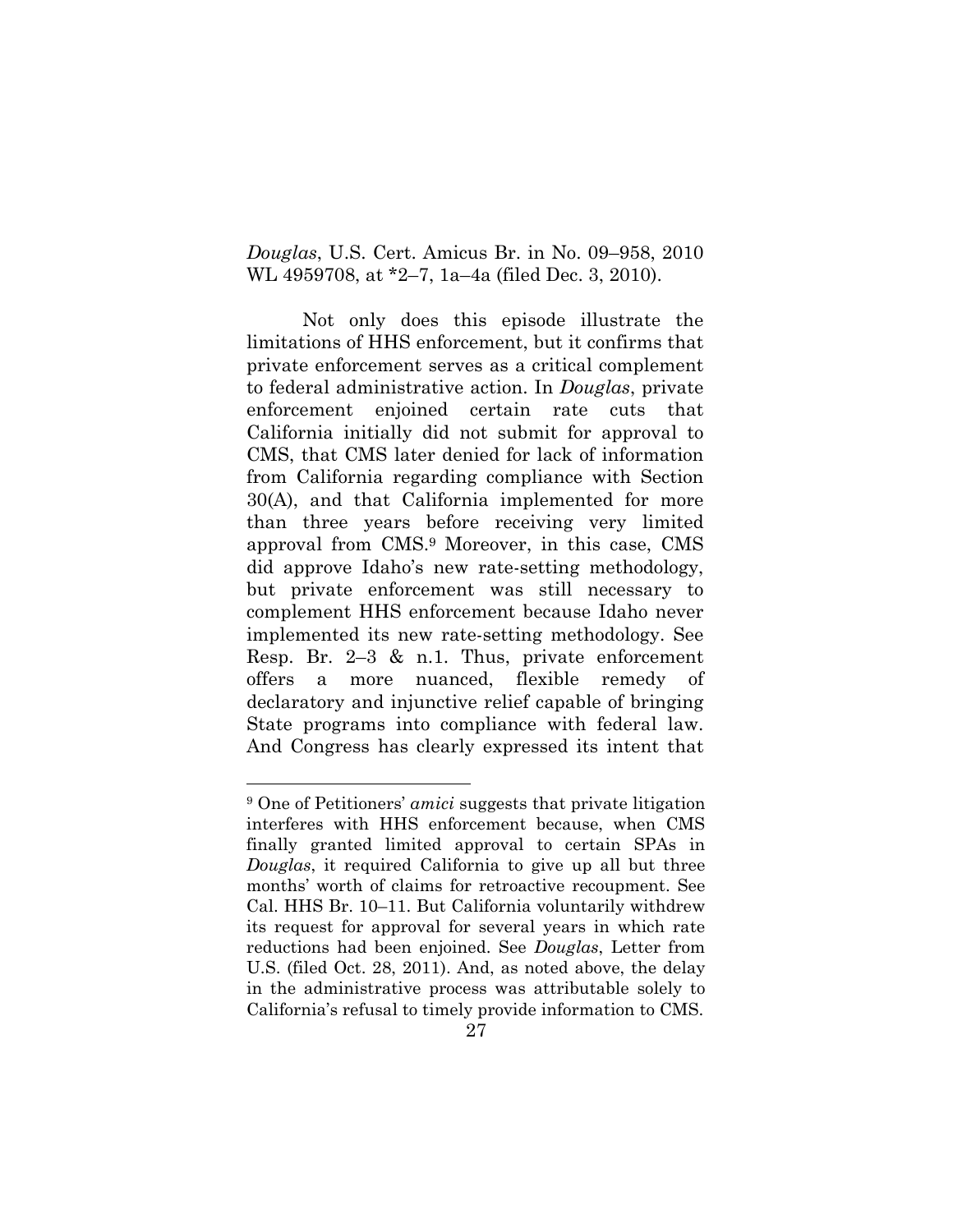private enforcement play this vital role, codifying that, "[i]n an action brought to enforce a provision of this chapter [*i.e.*, the Social Security Act], such provision is not to be deemed unenforceable because of its inclusion in a section of this chapter requiring a State plan or specifying the required contents of a State plan." 42 U.S.C. § 1320a–2 (1994).

Absent private enforcement, the grievous deficiencies within the Medicaid programs in Illinois, Oklahoma, and other States would have never been addressed. Thus, private enforcement is crucial to ensure equal access and effectuate the core purpose of the Medicaid Act.

> **D. To Avoid Disturbing the Indispensable Role of Private Enforcement, the Court Should Decide Only the Question Presented**

The question presented here is whether "the Supremacy Clause gives Medicaid providers a private right of action to enforce [Section 30(A)] against a state where Congress chose not to create enforceable rights under that statute." Pet. for Cert. i. The Court should answer that question affirmatively for the reasons and long line of decisions set forth in Respondents' brief.

In resolving that question, the Court should also reject the at least implicit invitations of Petitioners and certain *amici* to decide other issues of statutory interpretation, such as whether Section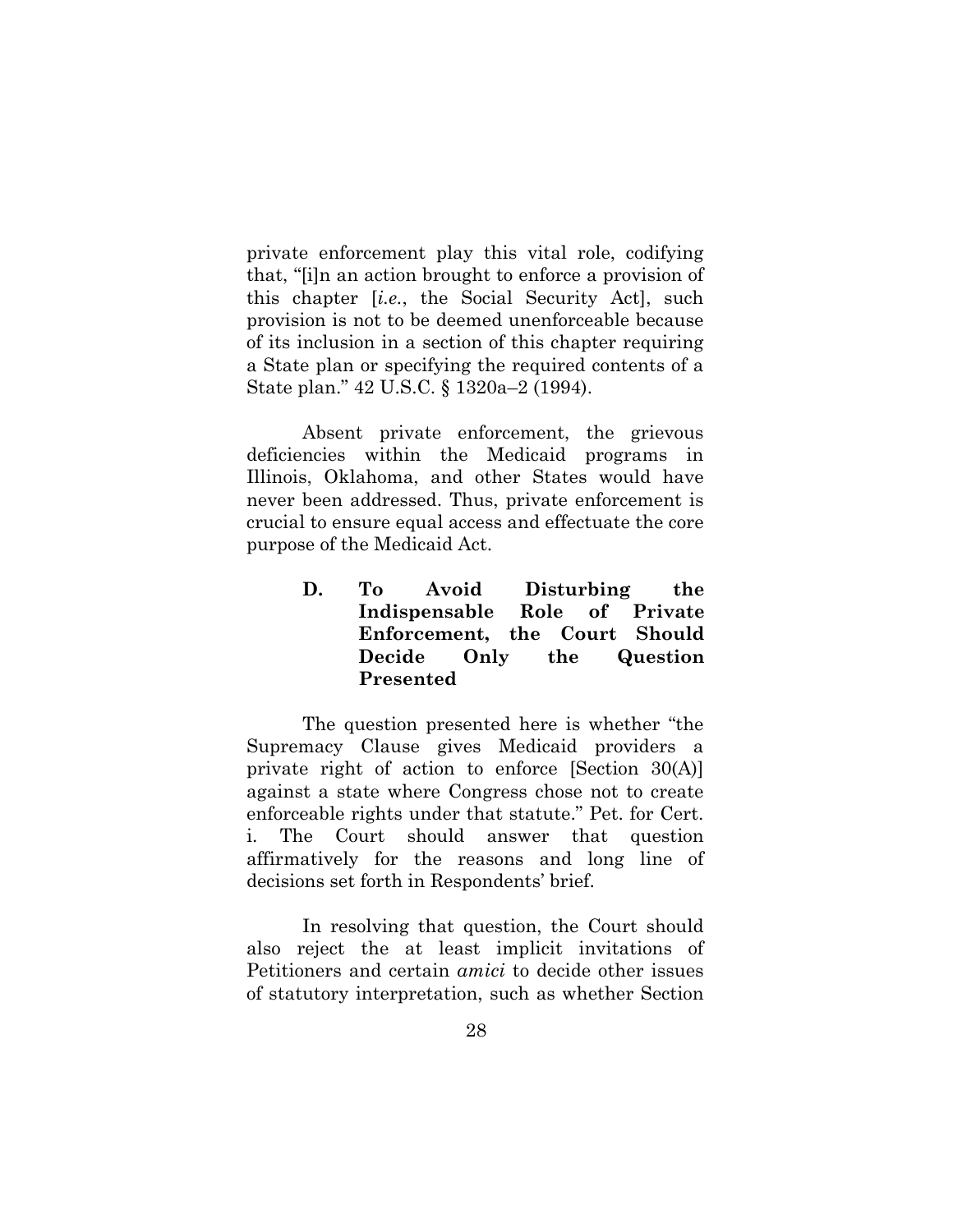30(A) is enforceable through Section 1983, and whether Section 30(A) confers rights on recipients (as opposed to providers).

> **1. The Court Should Refrain From Deciding Whether Section (30)(A) Confers Rights Enforceable Through Section 1983**

The plaintiffs brought this action pursuant to the Supremacy Clause, not Section 1983. That is unsurprising: Ninth Circuit precedent permitted the former, but not the latter. See *Indep. Living Ctr. of So. Cal. v. Shewry*, 543 F.3d 1050, 1065 (2008); *Sanchez v. Johnson*, 416 F.3d 1051, 1062 (2005). Given that legal and factual backdrop, the unavailability of a Section 1983 action was taken as a given for purposes of this litigation. The issue was never contested by the parties, and the lower courts had no occasion to consider it. Opining on the issue here would therefore run afoul of this Court's general rule against considering issues not litigated or considered below. See *Taylor v. Freeland & Kronz*, 503 U.S. 638, 645–46 (1992). Nor has the issue been fully briefed in this Court; to the contrary, it has received only scant treatment by Petitioners and their *amici*. See Pet. Br. 18 & n.4, 22–23; U.S. Br. 11–14.

Accordingly, while this Court may recognize that the question presented assumes that Section 30(A) confers no statutorily enforceable rights, the Court itself should not decide that proposition. The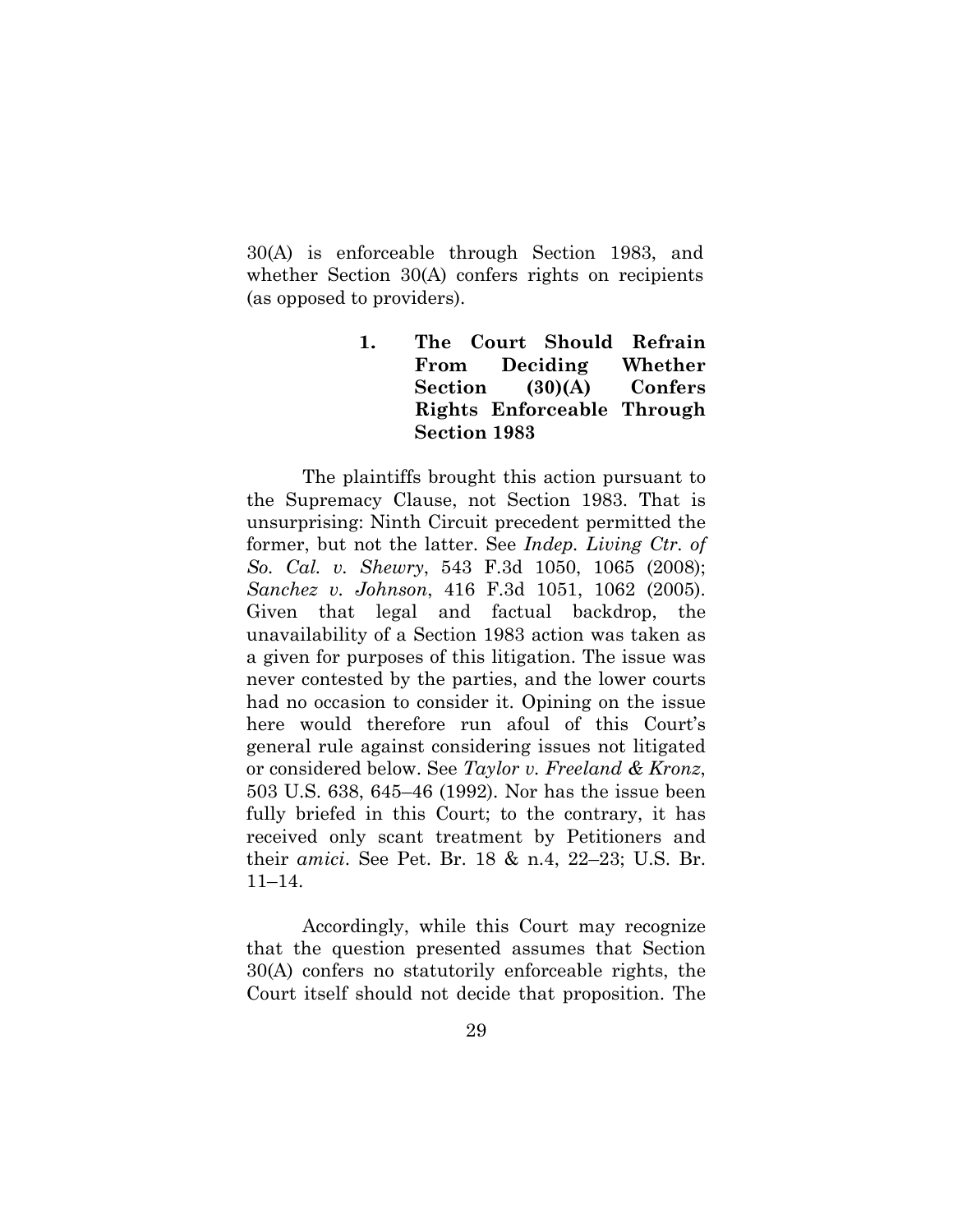Chief Justice employed that prudent approach in *Douglas*, which also came to this Court from the Ninth Circuit with the same assumption built into the question presented. See *Douglas v. Indep. Living Ctr.*, 132 S. Ct. 1204, 1212 (2012) (Roberts, C.J., dissenting) ("Thus, *as this case comes to us*, the federal rule is that ... private parties have no statutory right to sue to enforce" Section 30(A).) (emphasis added). And this Court has previously exercised such restraint with respect to threshold issues that were not fully briefed or properly presented. See, *e.g.*, *Norfolk So. Ry. Co. v. Sorrell*, 549 U.S. 158, 164–65 (2007) ("prefer[ring] not to address" a "significant" issue "anterior" to the question presented because it "has not been fully presented"); *Lebron v. Nat'l R.R. Passenger Corp*., 513 U.S. 374, 404–05 (1995) (O'Connor, J., dissenting) (discussing examples); see also *Nat'l Aeronautics & Space Admin. v. Nelson*, 562 U.S. 134, 131 S. Ct. 746, 756 n.10 (2011) (deeming it "undesirable for us to decide a matter of this importance in a case in which we do not have the benefit of briefing by the parties"); *Ortiz v. Jordan*, 562 U.S. 180, 131 S. Ct. 884, 894–95 (2011) (Thomas, J., concurring in the judgment) (considering it "unwise" to reach an issue not considered below because it presented "difficult and far-reaching questions").

That is particularly true since any opinion declaring Section 30(A) unenforceable through Section 1983 would "cast serious doubt on longstanding precedent," a "step [this Court] historically take[s] only with the greatest caution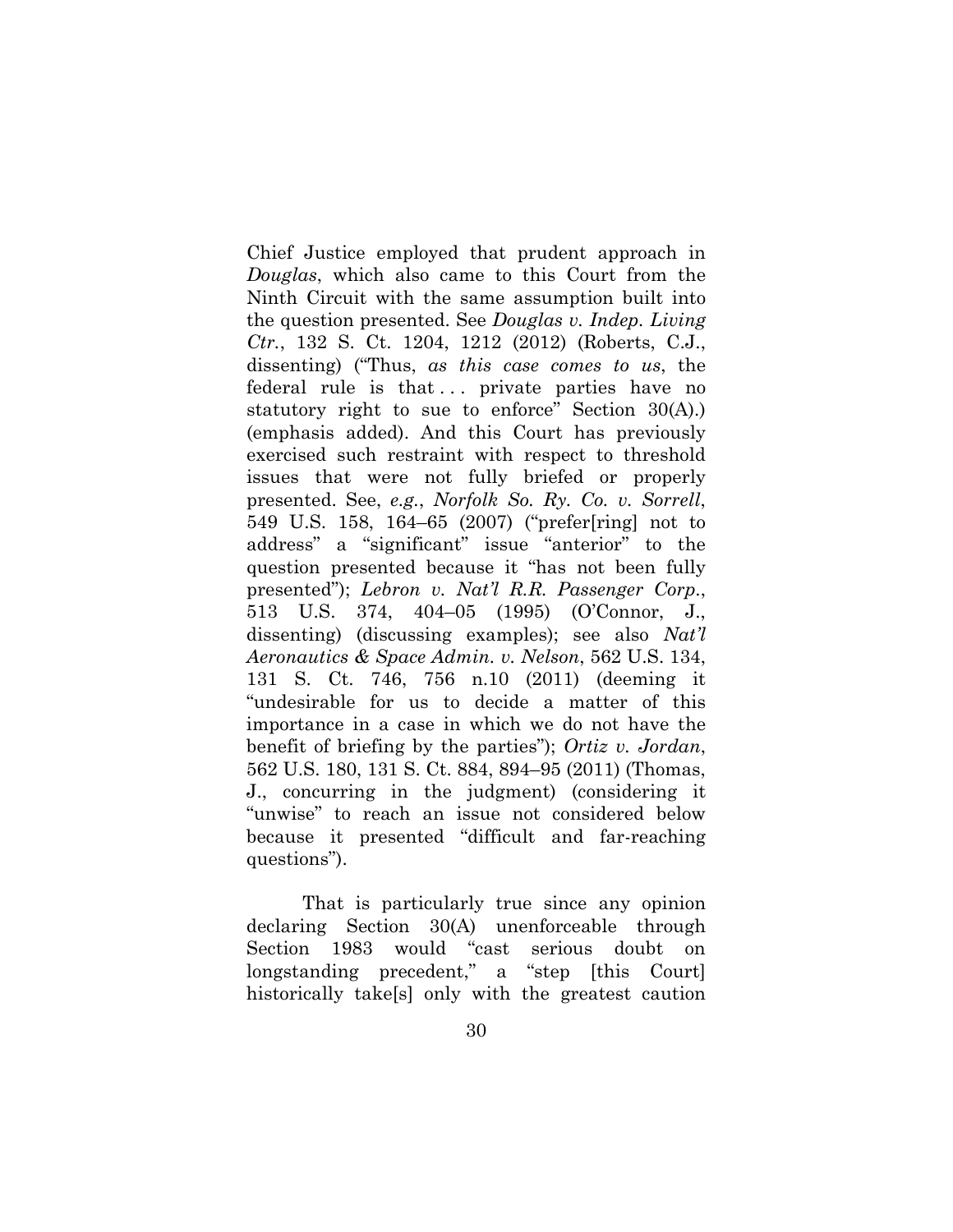and reticence." *Knox v Serv. Employees Int'l Union, Local 1000*, 132 S. Ct. 2277, 2299 (2012) (Sotomayor, J., concurring in the judgment). Specifically, this Court held in *Wilder* that providers could bring suit under Section 1983 to enforce the Boren Amendment to the Medicaid Act, a rate-reimbursement provision that is indistinguishable from Section 30(A). See 496 U.S. at 501–02, 524. Critically, *Wilder* remains binding precedent. Indeed, this Court re-affirmed it in *Gonzaga University v. Doe*. See 536 U.S. 273, 280– 81 (2002).

Petitioners do not mention *Wilder*'s holding at all in their brief, and their *amici* refer only to legislative activity post-dating the case. See U.S. Br. 30 n.11*.*; Cal. HHS Br. 11–13. They emphasize that Congress repealed the Boren Amendment in 1997. But importantly, Congress declined to take any action on Section 30(A), even though at the time the Boren Amendment repeal was under consideration, Section 30(A) was already the subject of judicial enforcement by providers. See, *e.g.*, *Orthopaedic Hosp. v. Belshe*, 103 F.3d 1491, 1495–96 (9th Cir. 1997); *Visiting Nurse Ass'n of N. Shore, Inc. v. Bullen*, 93 F.3d 997, 1002–05 (1st Cir. 1996); *Methodist Hosps., Inc. v. Sullivan*, 91 F.3d 1026, 1029 (7th Cir. 1996); *Reynolds*, 6 F.3d at 523–28.

Congress's decision to leave Section 30(A) untouched, despite being urged to repeal it, see Resp. Br. 44, takes on greater significance given that Congress also left *Wilder* untouched, but *did* quickly act to overrule in part this Court's very next Section 1983 enforcement decision in *Suter v. Artist M.*, 503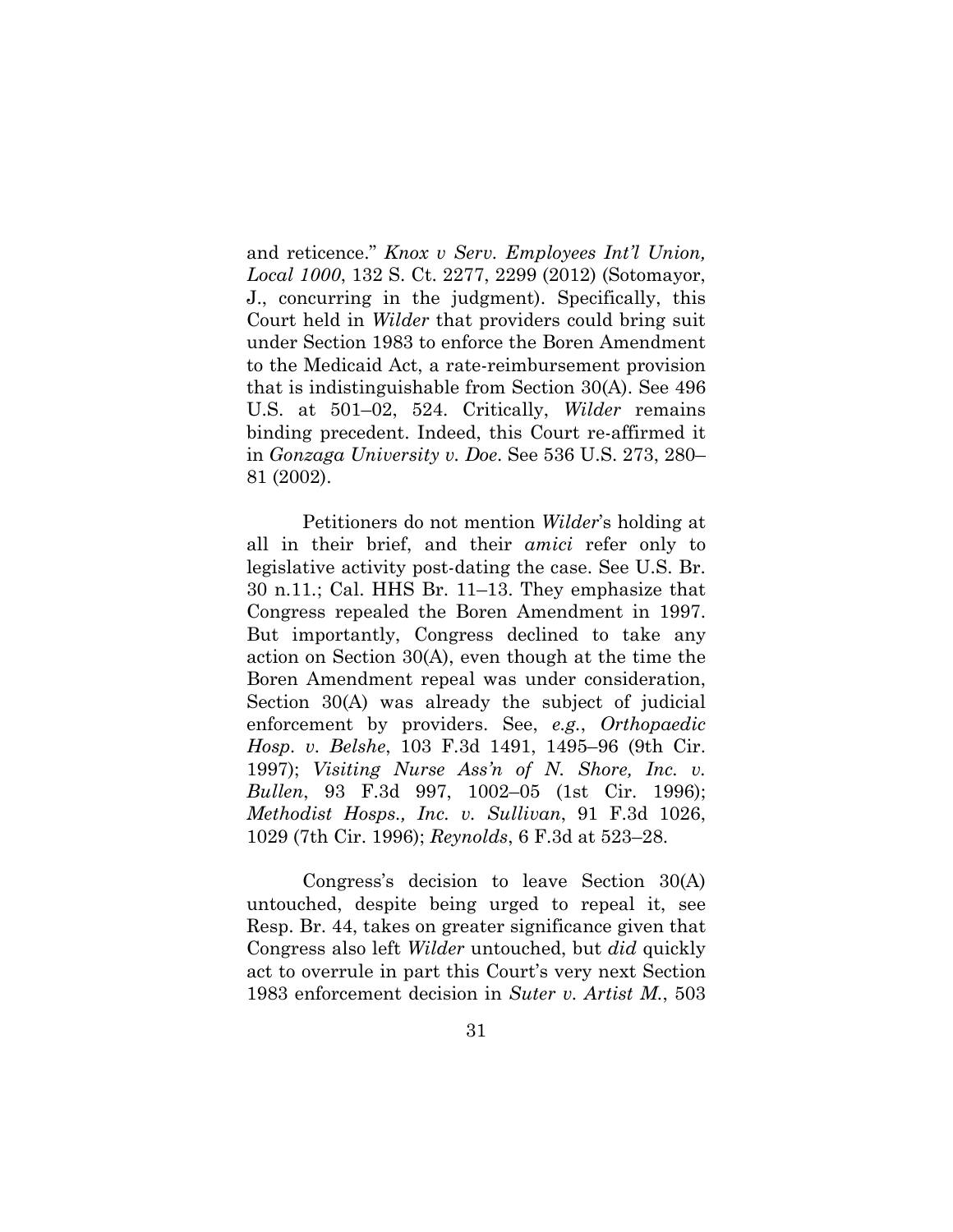U.S. 347 (1992). See 42 U.S.C. § 1320a–2 (1994). And, in doing so, Congress expressly preserved "the grounds for determining the availability of private actions to enforce State plan requirements . . . applied in prior Supreme Court decisions respecting such enforceability." *Ibid.* Despite effectively reaffirming *Wilder*, Congress's "*Suter* fix" is not mentioned in Petitioners' brief, and the Government discusses it only in the context of the Supremacy Clause issue, see U.S. Br. 29–30.

Congress has amended the Medicaid Act repeatedly in the decades since *Rosado v. Wyman*, 397 U.S. 397 (1970), held that federal courts have authority to enjoin State laws preempted by the Social Security Act's State plan requirements. And Congress has done so without changing the statutory structure to make the administrative remedy exclusive, or otherwise expressing any intent to foreclose the role of the courts. Thus, Congress's action in repealing the Boren amendment without repealing 30(A), along with Congress's enactment of the *Suter* fix, are not only relevant to whether there is an enforceable right under Section 1983, but also show that Congress did not intend to preclude Supremacy Clause actions. See Resp. Br. 42–44.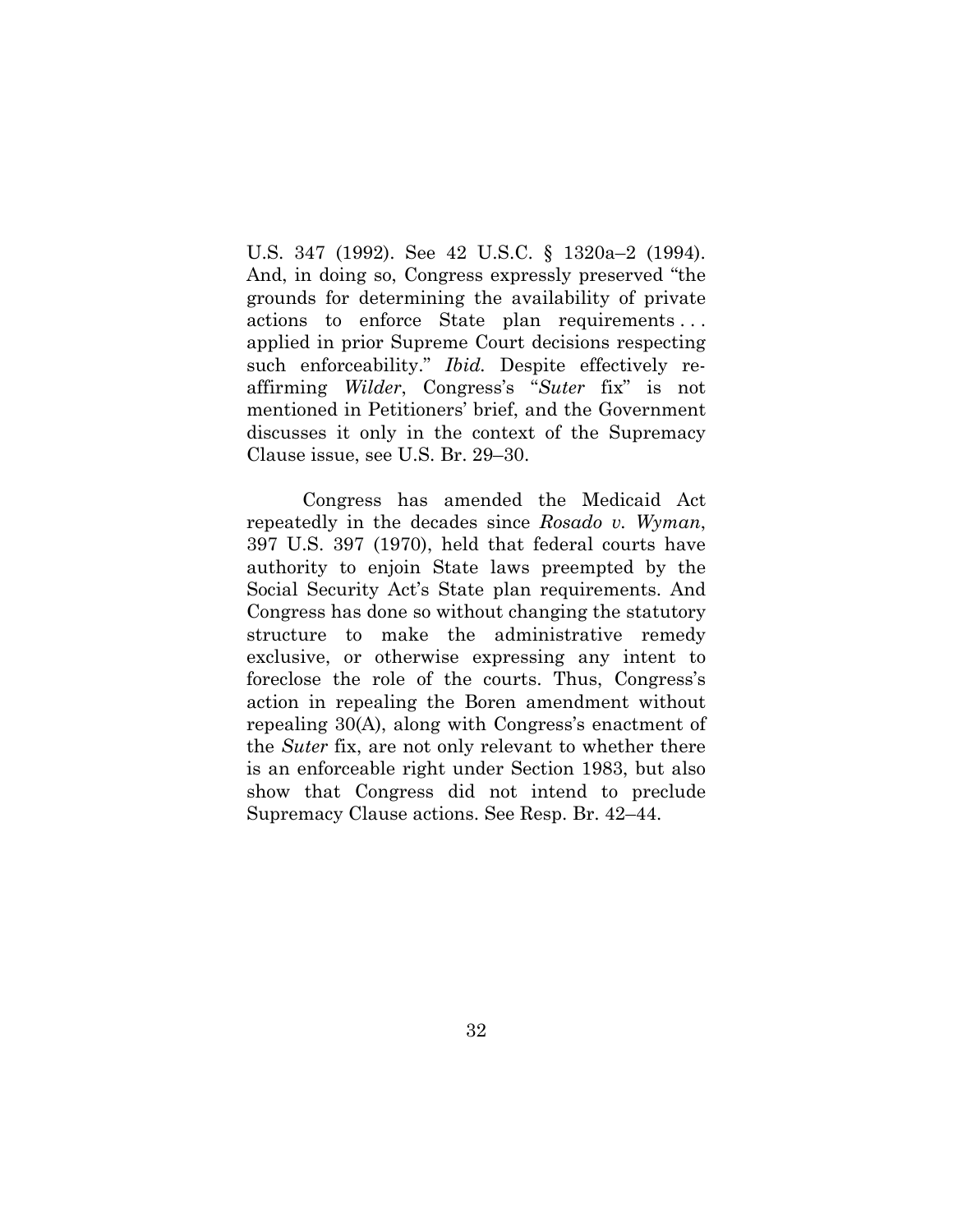**2. The Court Should Refrain From Opining on the Rights of Recipients and on Provisions Other than Section 30(A)** 

Because the question presented is expressly limited to both Medicaid providers and Section 30(A), this Court should limit its opinion accordingly. Whether recipients have enforceable rights under Section 30(A) is not "fairly included" in that question. S. Ct. R. 14.1(a). Recipients stand in a different position from providers, and determining whether they have enforceable rights requires an independent legal analysis not appropriate here. See, *e.g*., *Pa. Pharmacists Ass'n v. Houstoun*, 283 F.3d 531, 538, 541–44 (3d Cir. 2002) (en banc) (Alito, J.) (concluding that Section 30(A) was written to benefit Medicaid recipients, not providers).

And, as Respondents note, this Court has repeatedly held that other provisions of the Medicaid and Social Security Acts are privately enforceable. See, *e.g*., *PhRMA*, 538 U.S. at 649–50 (Medicaid Act); *Dalton v. Little Rock Family Planning Servs*., 516 U.S. 474 (1996) (per curiam) (Medicaid Act as affected by Hyde Amendment); *Rosado*, 397 U.S. at 407, 420 (Social Security Act); see also Resp. Br. 35– 37 (citing additional examples). Thus, this Court should limit its opinion to providers with respect to Section 30(A) of the Medicaid Act.